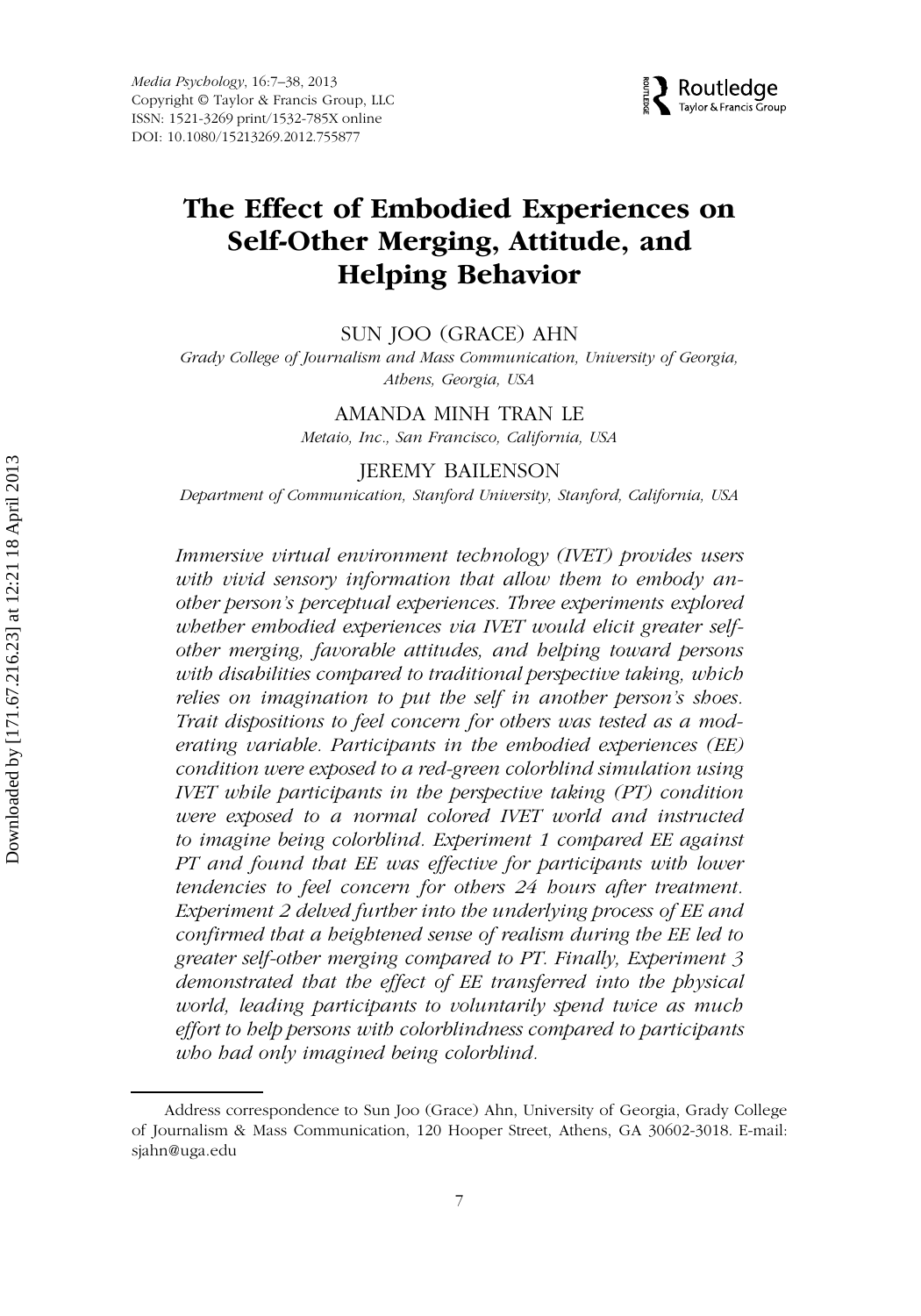''Tell me Craig, why do you like puppeteering?''

''Well Maxine, I'm not sure exactly. Perhaps the idea of becoming someone else for a little while. Being inside another skin—thinking differently, moving differently, feeling differently.'' –Craig Schwartz, Being John Malkovich

This quote from a 1999 fantasy film, Being John Malkovich, refers to a mental process called perspective taking. In this film, people enter a portal that leads into the mind of John Malkovich and see, hear, and feel through his body, using Malkovich's body as a live puppet. The portal in the film is a fantastical depiction of the cognitive process of perspective taking, or imagining oneself in the shoes of another. Psychologists have discovered that perspective taking encourages a host of favorable outcomes, such as stereotype reduction (Batson et al., 1997) learning (Siegler, 1995), and improved interpersonal communication (Fussell & Krauss, 1989).

Despite the benefits of perspective taking, mentally putting oneself in the shoes of another requires extensive cognitive effort (Hoffman, 1982) and individuals may differ in their ability and motivation to engage in this activity (Davis and Kraus, 1997; Gehlbach, 2004). This article proposes using immersive virtual environment technology (IVET) to enable individuals to easily and effectively experience the world from another person's point of view. With novel affordances such as multisensory inputs and naturalistic control of point of view, IVET allows for a literal demonstration of climbing into another person's skin to embody his or her experiences first hand. Vivid, multilayer perceptual information simulated by digital devices enable individuals to see, hear, and feel as if they were undergoing the sensory experiences in the physical world—what we call ''embodied experiences.'' Using IVET, embodied experiences allow the user to experience the closest realization of the portal to enter another person's mind and body.

Our main focus of investigation was on the potential of embodied experiences through IVET to foster greater self-other merging with persons with disabilities; increase favorable attitude toward them; and assess whether the influence of these experiences could transfer to the physical world, leading to actual helping behavior. These effects were compared against traditional perspective taking methods that rely on imagination to assess the strengths and weaknesses of embodied experiences through IVET.

# PERSPECTIVE TAKING, A CATALYST TO HELPING BEHAVIOR

Humans are social animals who spend much of their lives interacting with others. Perspective taking facilitates social interaction by helping people establish common grounds and infer shared knowledge and beliefs between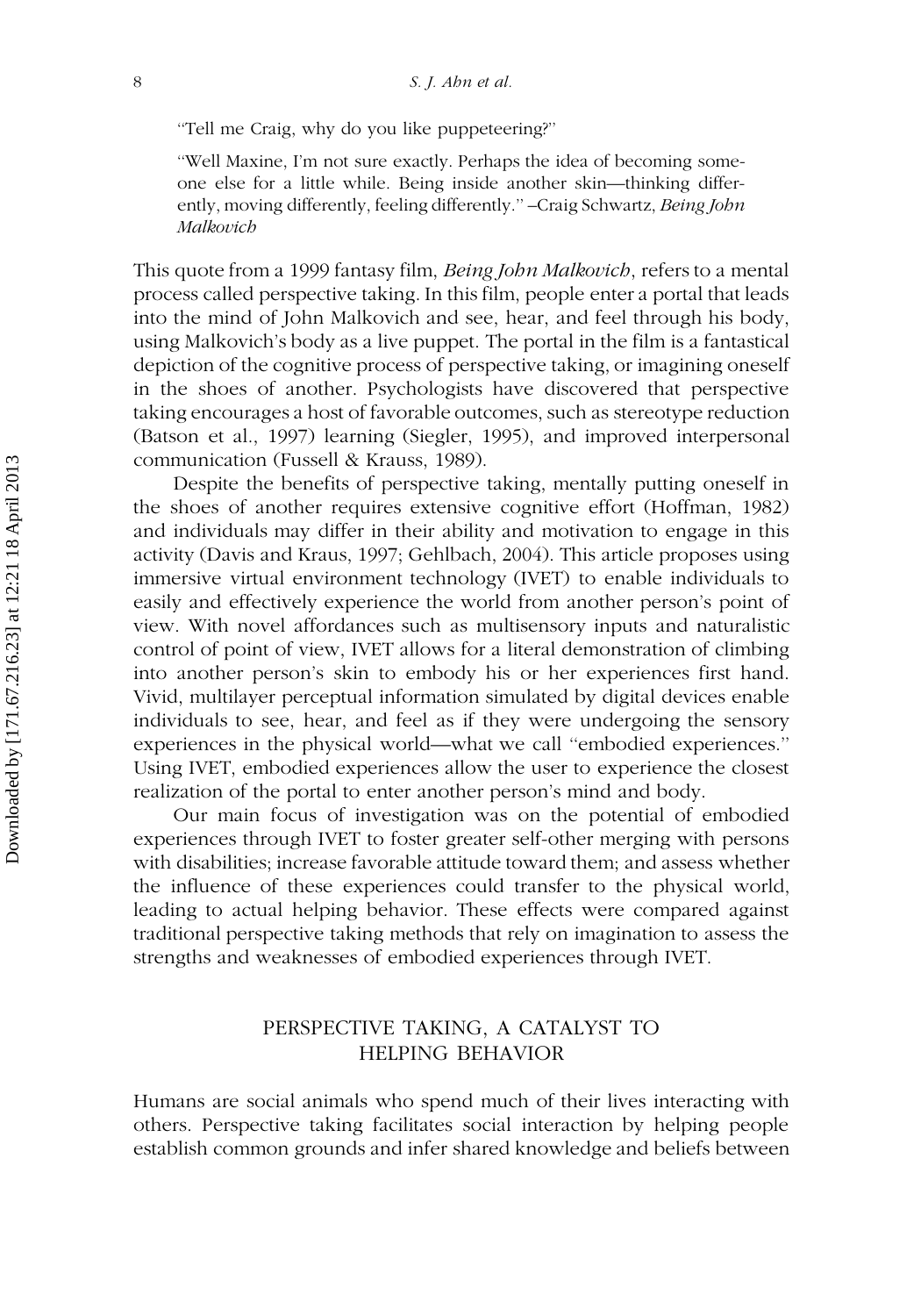interactants (Krauss & Fussell, 1991). Scholars argue that humans are hardwired to help others in need, as are few other large-brained species such as orangutans or dolphins (de Waal, 2008). It has been demonstrated that sharing the same basis of feelings and thoughts of another person through perspective-taking can even lead to costly self-sacrifice during helping (Batson, 1991; de Waal, 2008).

People often engage in perspective taking through mentally merging the self with the other, a process in which the other is considered to be more selflike. For instance, upon being instructed to take the perspective of a stranger, individuals demonstrated a tendency to project positive self-relevant traits to the stranger and used the positive self-traits to describe him or her (Davis, Conklin, Smith, & Luce, 1996). Much in the same way, instructing individuals to take the perspective of a member of a certain social category (e.g., elderly) led them to describe that member with trait words that they used to describe themselves (Galinsky & Moskowitz, 2000). Cialdini, Brown, Lewis, Luce, and Neuberg (1997) suggested this merging is enhanced when individuals recognize cues related to genetic relatedness or close attachment, and Aron, Aron, and Smollan (1992) proposed that people in close relationships such as spouse or family have highly overlapping mental representations of one another.

This phenomenon can be mimicked even with unfamiliar persons by establishing close attachment cues via perspective taking. Cialdini and colleagues (1997) termed this sense of shared identity through self-other merging as oneness, and demonstrated that when individuals are led to feel oneness with another person via perspective taking, greater intentions for helping emerge. Goldstein and Cialdini (2007) also went on to show that when oneness is heightened through perspective taking, individuals begin to behave as the other person would, and that this change in behavior is fully mediated by self-other merging.

However, perspective taking is a controlled, effortful process that requires substantial cognitive resources (Davis et al., 1996) and can be challenging to achieve. When individuals fail to understand and share the other person's thoughts and feelings through perspective taking, they will not engage in helping behavior unless there are clear benefits from helping (Batson, 1991). The cognitive challenge of perspective taking may be even less appealing when individuals have low motivation to engage in an effortful mental task (Gehlbach, Brinkworth, & Wang, 2012; Hodges & Klein, 2001; Webster, Richter, & Kruglanski, 1996).

Even if a person attempts to take on the cognitive challenge of perspective taking to mentally put themselves in another person's shoes, he or she may fail to fully grasp the urgency or the reality of the other person's situation. For instance, it has been demonstrated that people underestimated how thirsty they would be after exercising when they were asked to merely use their imagination. But when they were asked to make the same estima-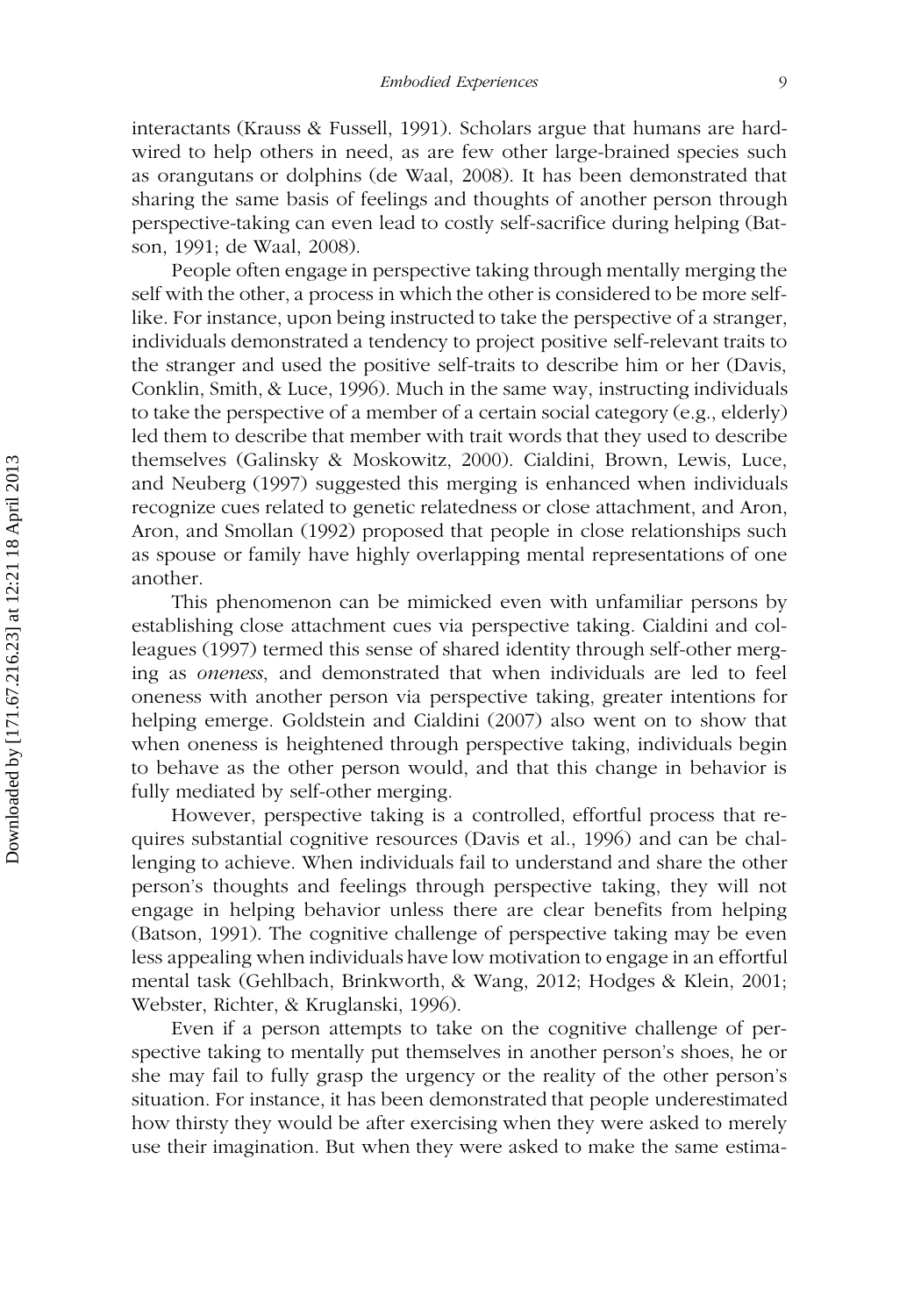tion after an actual exercise session, they expressed a significant increase in their estimation of how much they would crave water in similar future situations (Van Boven & Loewenstein, 2003). Regardless of best efforts to put themselves in the situation, people generally have a difficult time fully appreciating the true nuances of the situation unless they are living the situation in that moment. This article explores how IVET may aid people to overcome such shortcomings of perspective taking by allowing them to experience the vivid nuances of another person's situation, and how that may lead to more favorable outcomes than traditional perspective taking.

# EMBODIED EXPERIENCES THROUGH IMMERSIVE VIRTUAL ENVIRONMENT TECHNOLOGY

IVET is a mediated environment simulated by digital computer technologies that blur the distinction between reality and its virtual representations (Blascovich et al., 2002). The system used for the current experiments was comprised of a head-mounted display (HMD), a headpiece with screens that provide a stereoscopic view of the computer-generated world, and devices that track physical movements of the head in three-dimensional space. Stereoscopic view enables users to see depth. Users also had head-controlled point of view, meaning that they were able to look around naturally in the virtual world as they would in the physical world.

These novel affordances offer an innovative way to facilitate perspective taking by allowing the user to experience vivid sensory information firsthand. With rich layers of sensory information, users feel a high sense of presence, or the perception that the mediated virtual environment is real (Loomis, 1992; Slater & Wilbur, 1997). Biocca (1997) notes that, by digitally recreating and extending the human sensory capabilities, virtual stimuli lead the mind to temporarily accept the illusion of sufficiently realistic experiences. Real experiences in the physical world become associated and stored with existing memories and these memories are later activated and recalled when the individual encounters or thinks about similar stimuli (Barsalou, 2009). In much the same way, the realism of virtual experiences is likely to produce mental schema about the simulated event as if he or she had firsthand experience of it, to be recalled later when necessary.

The concept of putting oneself in another's shoes to vicariously share experiences using media is not new. Even a print medium that presents no simulated sensory information can feel relatively realistic when an individual becomes deeply engaged (Green, 2004; Green, Brock, & Kaufman, 2004). However, no other medium to date has been able to replicate the degree of realism that IVETs offer. Furthermore, research exploring the potential of applying IVETs to perspective taking has been sparse and is even more so for motivating helping behavior.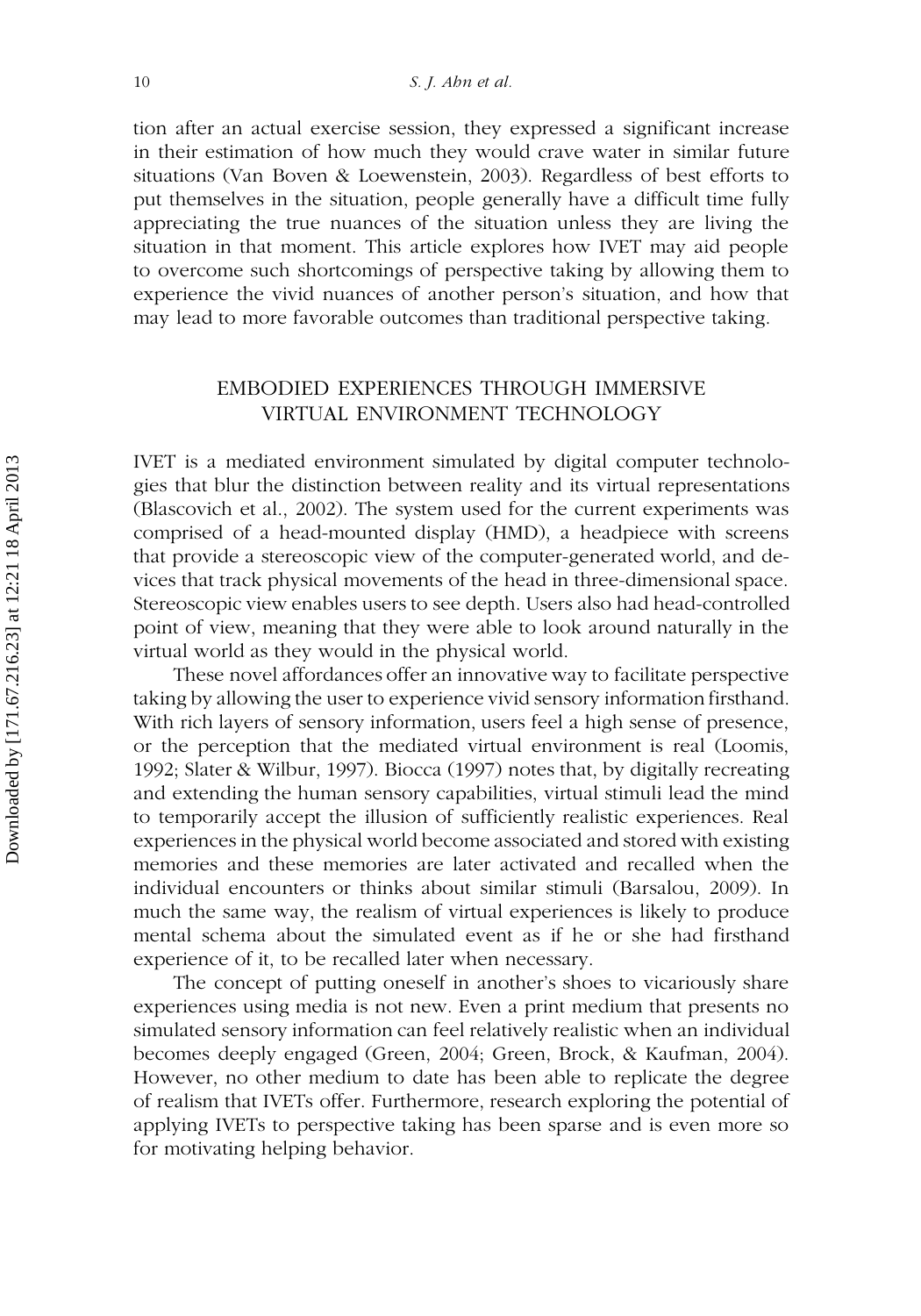Earlier IVET studies have investigated the effect of embodying only the physical traits of another person and found that it modifies behavior (Yee & Bailenson, 2007). Termed the ''Proteus Effect,'' results demonstrated that spending several minutes in a virtual world embodying a tall virtual selfrepresentation (i.e., an avatar) led participants to choose more aggressive strategies in a negotiation task compared to participants who were given short avatars. Similarly, participants given attractive avatars were more confident in interacting with a stranger compared to those given unattractive avatars (Yee & Bailenson, 2009; Yee, Bailenson, & Ducheneaut, 2009).

Kalyanaraman, Penn, Ivory, and Judge (2010) conducted a relevant study that motivated the current experiments, comparing the embodiment of schizophrenic experiences in a virtual schizophrenia simulator that simulated visual and auditory hallucinations against traditional manipulations of perspective taking. They compared four different conditions—perspective taking instructions only; virtual simulation only; both perspective taking instructions and virtual simulation; and a control condition that did not receive either treatment. Results indicated that having participants think about schizophrenia through perspective taking as well as having them experience the simulation was more effective in terms of constructing more favorable attitudes toward persons with schizophrenia compared to participants who engaged in just the virtual simulation or just perspective taking. This seems to be a different process of self-other merging than the process of selfperception as suggested by the Proteus Effect (Yee & Bailenson, 2009), which would anticipate that participants would act in a manner similar to a schizophrenic person after the virtual simulation. The current experiments aim to advance these findings by exploring the process of self-other merging elicited by embodied experiences through IVET in the context of disabilities, more specifically red-green colorblindness.

Moreover, self-report measures might not be sufficient evidence to conclude that helping behaviors will be exhibited as a result of perspective taking. We attempted to go beyond assessing the effect of embodied experiences based solely on surveys and gauged actual helping behavior. Earlier work exploring the power of embodied experiences in IVET demonstrated behavioral changes in terms of paper conservation (Ahn, 2011). However, helping a person is contextually different from helping the environment and may lead to unforeseen differences.

Finally, perspective taking is a cognitive activity, subject to individual differences in capacity and ability. Some people are inherently more likely to feel concern for another person in need (Matthews, Batson, Horn, & Rosenman, 1981; Rushton, Fulkner, Neale, Nias, & Eysenck, 1986). Not only does this individual difference in predisposition to care for others influence their tendency to engage in perspective taking (Davis, Luce, & Kraus, 1994), but it also impacts how individuals respond to IVET simulations; that is, individuals predisposed to feel greater concern for others tend to experience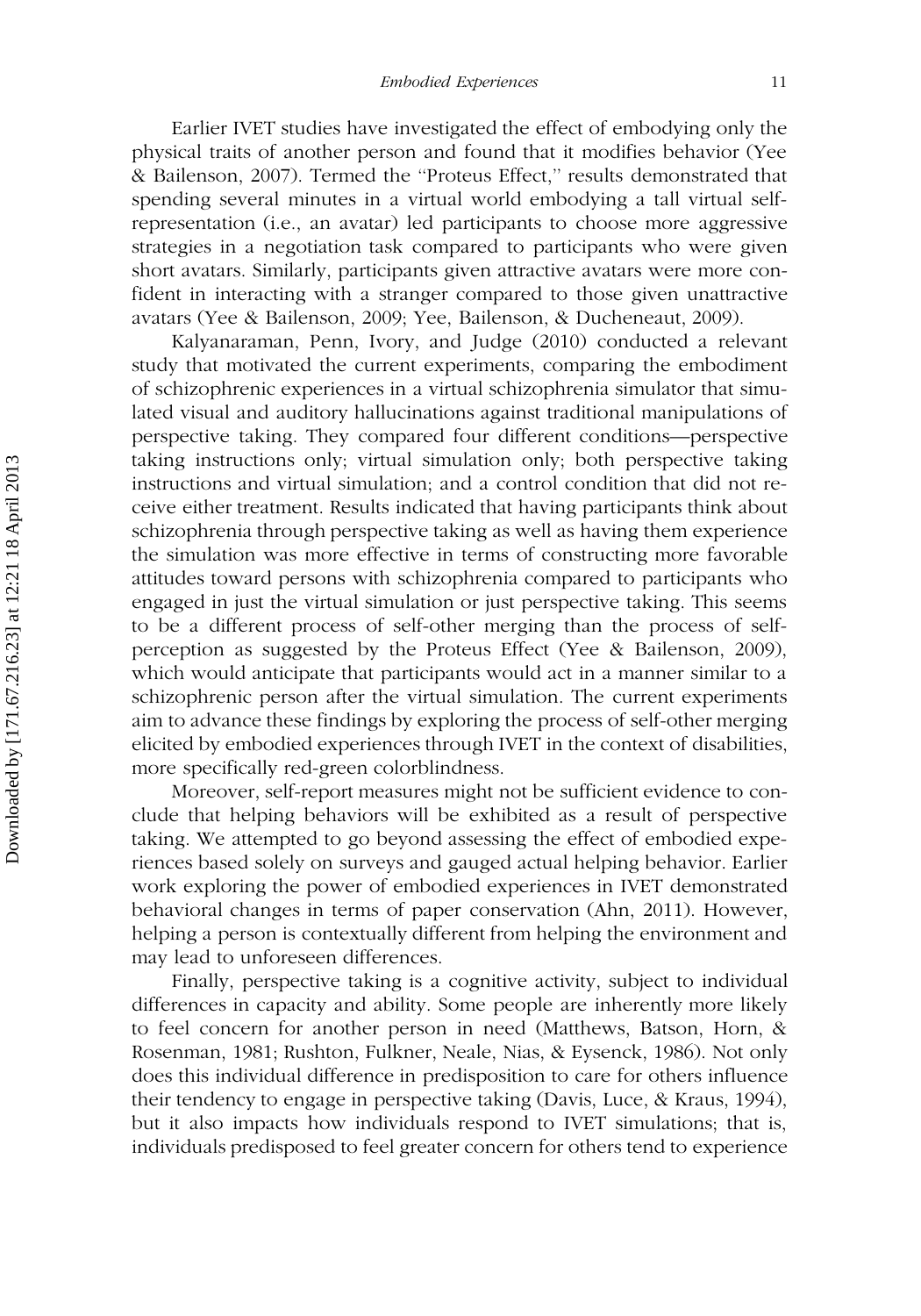higher levels of presence and feel that the virtual world is real (Sas, 2004; Sas & O'Hare, 2003; Wallach, Safir, & Samana, 2010). Thus, the current experiments will also take trait differences in feeling concern for others into account as a potential moderator.

## OVERVIEW OF EXPERIMENTS

Three experiments compared traditional perspective taking against embodied experiences using IVET. Red-green colorblindness, a visual disability that causes the inability to perceive differences between red and green, was chosen as the context of perspective taking in all three experiments to simulate a novel experience to control for the confounding effects of prior experience. Thus, the question of interest was whether embodied experiences would better promote greater self-other merging compared to traditional perspective taking in an unfamiliar situation with an unfamiliar person. In addition, the experiments sought to measure attitude change in terms of reduced prejudice against persons with red-green colorblindness. Most importantly, we were ultimately interested in the possibility of encouraging actual helping behavior; that is, the current experiments aimed to investigate whether embodied experiences within the virtual environment would be powerful enough to transfer the effects into the physical world in the form of providing actual help toward people with red-green colorblindness. Individual predisposition to feel concern for others was included in all three experiments to study how it moderates the effects of embodied experiences or perspective taking.

Experiment 1 was an exploratory investigation that pitted embodied experiences against traditional perspective taking. The main aim of the first experiment was to test the effectiveness of embodied experiences using IVET and whether it would outperform traditional perspective taking in terms of self-other merging (i.e., oneness), attitude toward persons with colorblindness, and actual helping behavior. Building on these results, Experiment 2 delved into underlying mechanisms to study the process of selfother merging in greater detail. The main aim of the second experiment was to discover the element of embodied experiences that set it apart from traditional perspective taking. Finally, Experiment 3 leveraged some insights from the first two studies and improved the measure of helping people with red-green colorblindness.

In all three experiments, all participants first received basic information about red-green colorblindness. Participants assigned to the embodied experience condition wore a HMD with a colorblind filter applied over the objects on the screen, which allowed them to accurately experience being red-green colorblind. Participants assigned to the perspective tak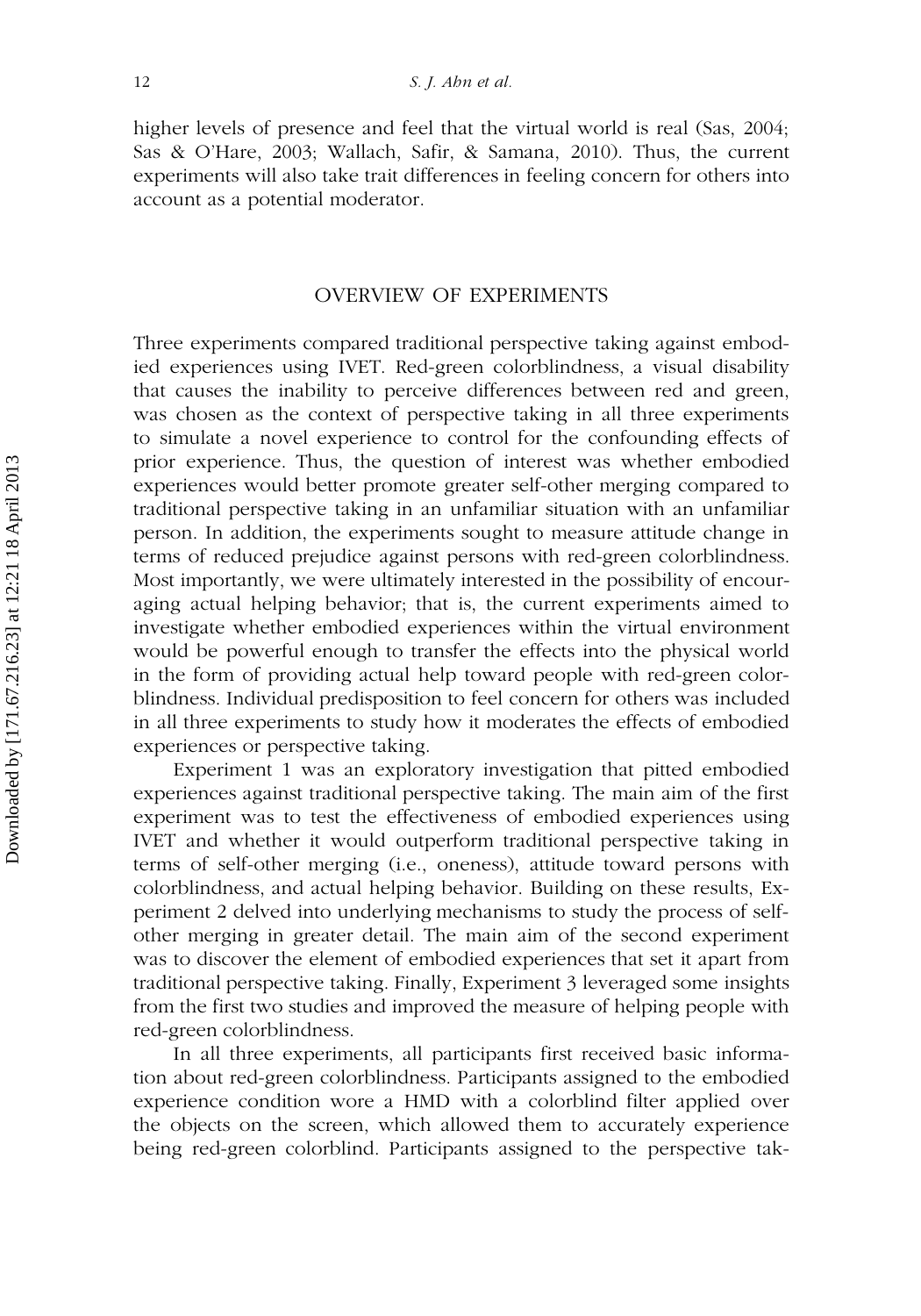ing condition also wore the HMD but viewed the screen in normal colors while being told to mentally put themselves in the shoes of the colorblind individual.

# EXPERIMENT 1

Experiment 1 explored the effectiveness of embodied experiences by comparing traditional perspective taking (PT) against embodied experiences (EE). Based on the discussion above regarding cognitive challenges of traditional PT and the ability of IVET to deliver a vivid sensory-rich experience that mimics climbing into someone else's skin, we anticipated:

H1: EE will elicit greater perceived oneness with the target compared to traditional PT.

The result of better self-other merging, as demonstrated through greater oneness, was expected to be manifested in actual helping:

H2: EE will elicit greater helping behavior toward the target compared to traditional PT.

Furthermore, the vivid experience of the disability in IVET was anticipated to reduce prejudice toward colorblind individuals even after some time had passed:

H3: EE will elicit more favorable attitudes toward the target compared to traditional PT that last up to 24 hours following the experimental treatment.

Finally, individual differences in predispositions to care for others were expected to moderate the effect of EE and PT to some degree:

RQ1: How will individual predispositions to care for others impact the effect of EE and PT on oneness, attitude, and helping behavior?

# **METHOD**

**PARTICIPANTS** 

A sample was recruited from the student population of a medium-sized university. The sample  $(N = 44)^1$  consisted of 20 males and 24 females aged 18 to 69 ( $M = 22.57$ ,  $SD = 8.75$ ).<sup>2</sup>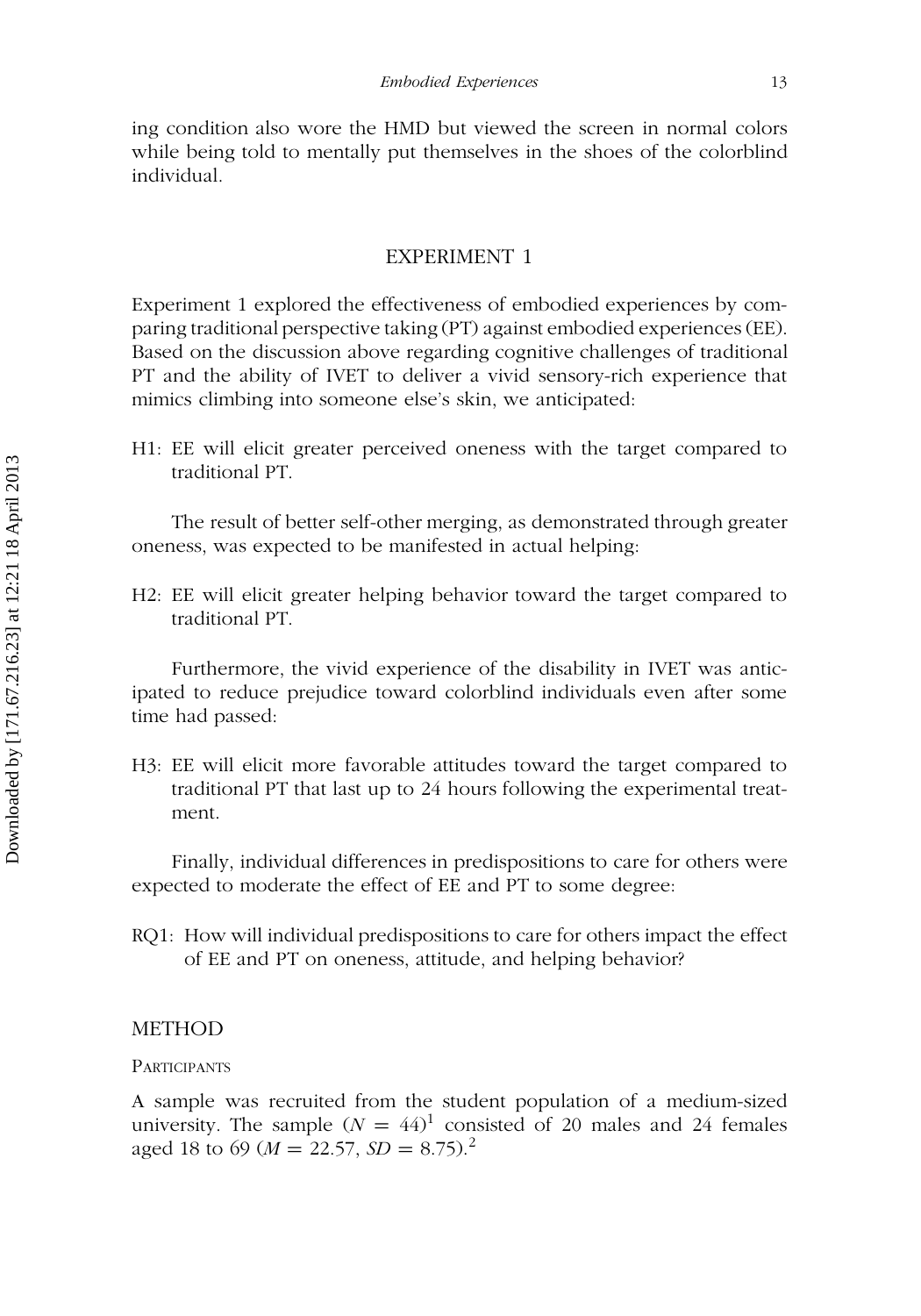#### **APPARATUS**

Three computer stations were involved in the experimental setup: the participant's computer, where the participant was exposed to the EE or PT treatments; the confederate's computer, where a research assistant was posing as a colorblind person; and the survey computer, where the participant filled out questionnaires.

At the participant's computer, participants donned a HMD through which they were able to view the stimulus. The HMD presented the virtual environment with 640 horizontal by 480 vertical pixel resolution panels for each eye. Participants' head movements were tracked by a three-axis orientation sensing system (Intersense IS250 with an update rate of 150 Hz) and used to continuously update the simulated viewpoint. The system latency, or delay between the participant's movement and the resulting update in the HMD, was no greater than 80 ms. Vizard 3.0 software was used to assimilate tracking and rendering.

The confederate's computer was equipped with the Sensable Phantom Omni haptic device with six degrees of freedom (x, y, z, pitch, yaw, and roll). The haptic device allowed confederates to 'touch' objects in the virtual world by providing mechanical resistance based on the position of the hand as it interacted with the virtual environment. The confederate and participant's computers were networked so that the participant at the computer could see any movement on the confederate's screen in real-time. Figure 1 depicts the experimental setup.

#### DESIGN AND PROCEDURE

Pretest. Approximately 48 hours prior to coming into the lab, all participants filled out a pretest (Interpersonal Reactivity Index [IRI]; Davis, 1980). This 28-item questionnaire is comprised of four 7-item subscales: perspective taking, fantasy, empathic concern, and personal distress. Combined, the four subscales yield a comprehensive picture of individual predispositions to put oneself in another's person's situation and react to that person's needs. Each item was measured by a fully labeled 5-point scale  $(1 = does not describe me)$ well;  $5 =$  describes me very well). The 28 items had a Cronbach's alpha level of .78 and were averaged to create a composite IRI score. The IRI scores ranged from 2.32 to 4.07 ( $M = 3.16$ ,  $SD = .35$ ).

Experiment. During the actual experiment, participants were randomly assigned to either the EE or PT condition. Participants in both conditions received identical explanations about colorblindness, such as basic statistics, a short description of how colorblind people are unable to differentiate between red and green, and how this could affect their lives.

The main experimental task was a color matching exercise in which participants matched red or green colored screws with red or green colored holes on a board. To clearly present the target of perspective taking, a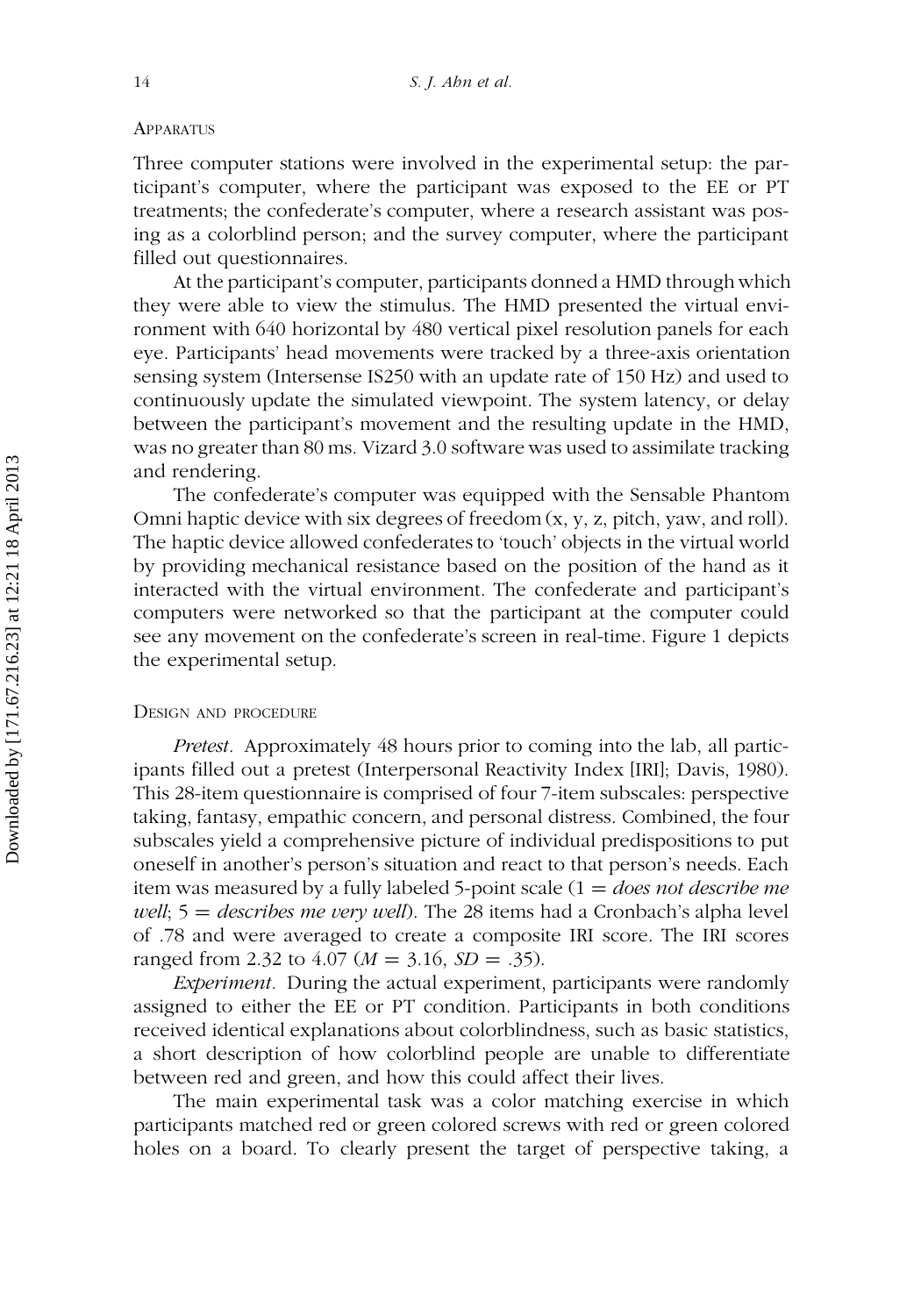

FIGURE 1 Top row: the experimental setup with participant (denoted P) and confederate (denoted C) computer stations. Bottom row: close-up of participant wearing the HMD (left), close-up of confederate using the haptic device. (Figure available in color online.)

same-sex confederate posed as a colorblind student. The cover story informed participants that the colorblind confederate was ''training to differentiate red and green.'' The participants were asked to help this confederate in training since the colorblind student would be unable to differentiate the colors of the screws and the holes at first. Participants were instructed to verbally guide the confederate through the task (e.g., ''move the screw up'') while the confederate moved the screws with the haptic device.

Participants gave verbal instructions to the colorblind confederate for two sets of five boards, each board taking about one minute to complete. The first set, presented as the practice set, was the treatment. Wearing the HMD, participants in the EE condition completed the boards in the colorblind perspective, which displayed the objects treated with a colorblindness filter, rendering them as seen by a colorblind individual. In other words, in the EE condition, participants embodied the vivid sensory experience of being colorblind and were unable to discriminate red objects from green objects. Participants in the PT condition also wore the HMD and completed the same boards in the normal color perspective while imagining being colorblind.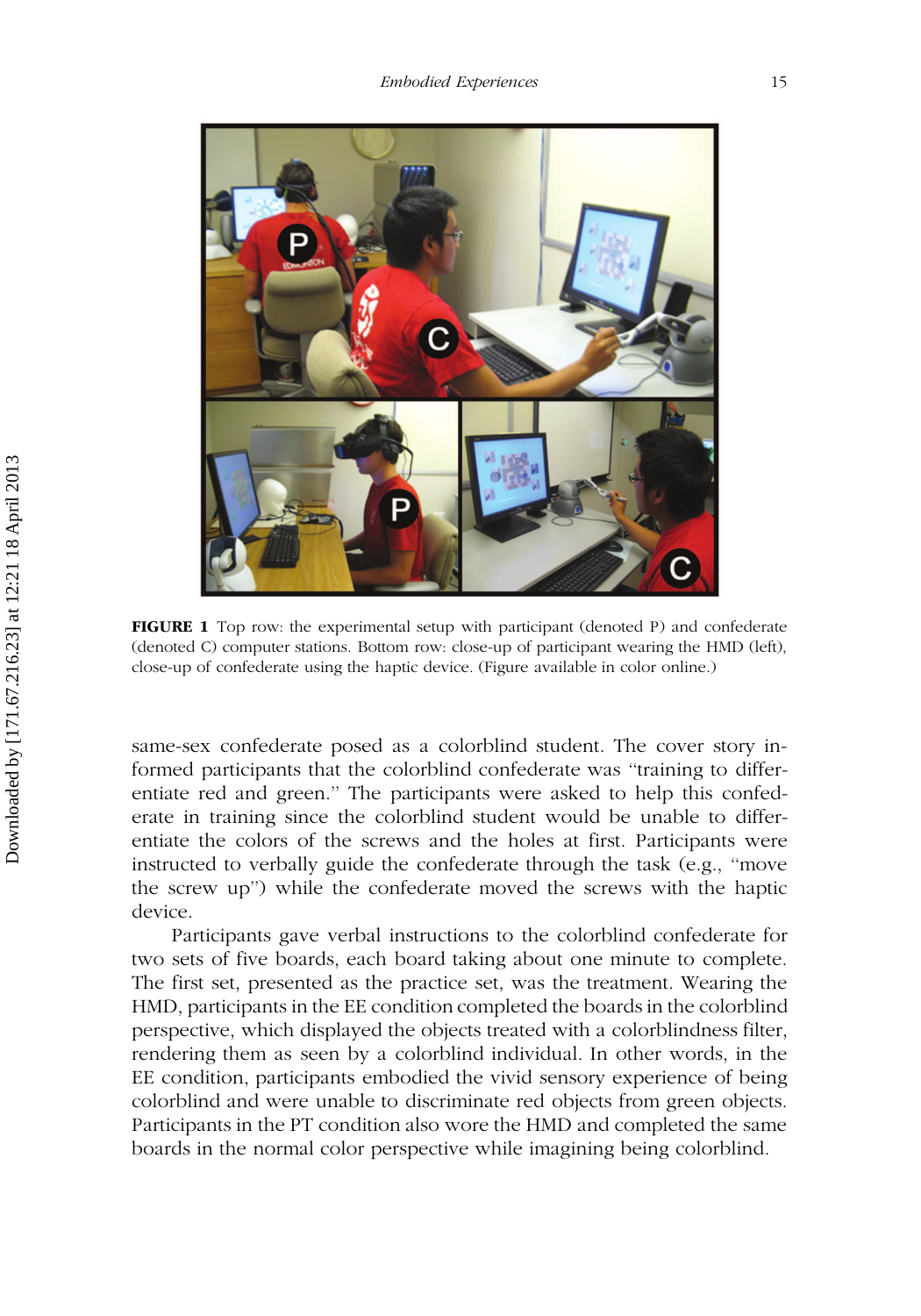Then, all participants gave verbal guidance to the confederate to complete the second set of boards which were presented to them as the actual training set. This second set was a filler task, administered to bolster the cover story of training the colorblind student after practice on the first set. Once the second set of boards was completed, participants were taken out of the HMD and led to the survey computer station where they filled out surveys. As thinking about the disability seemed to be an integral part of the manipulation that made the virtual schizophrenia simulation effective in the Kalyanaraman et al. (2010) study, all participants were asked to write down their thoughts on either embodying the experience of being colorblind or taking the mental perspective of being colorblind before moving on to answer survey questionnaires.

Upon completion of survey questionnaires, the researcher indicated that the experiment was over and that the participant was free to leave at any time. To confirm the termination of the experiment, all participants were paid at this point. The researcher then thanked the confederate for participating in the training, explicitly stating that they were welcome to stay as long as necessary to continue practicing with the color-matching program. Then, the researcher left while the participant was still in the room.

The confederates were instructed to wait until the participant was ready to leave, and then ask the participant for help: ''I think I still need some practice on trying to match the colors. I know the experiment is finished but can you stay and help me some more?'' It was evident that the experiment was over and the researcher was no longer overseeing the experiment. Therefore, the extra number of boards completed by the participant after this point is a measure of voluntary helping behavior. The confederates were blind to the experimental conditions and carefully followed a preconstructed script that was identical for all conditions. Further, confederates were instructed to allow the participant to leave whenever they desired.

Posttest. An online follow-up survey assessing the participant's prejudice toward colorblind people was administered 24 hours after termination of all experimental procedures.

#### DEPENDENT MEASURES

Manipulation check. Two items measured the success of the participant taking the perspective of the colorblind target through either EE or PT: ''How colorblind did you feel during the practice session?'' and ''How difficult was it to complete the color matching task during the practice session?'' Responses were measured with fully labeled 5-point Likert scales. The two items were highly correlated (Pearson's  $r$  and  $p$ -value = .88) and were averaged.

Oneness. The Inclusion of Other in the Self Scale measured how close the participants felt to the confederate. Developed by Aron and colleagues (1992), this scale depicts seven drawings of increasingly overlapping circles,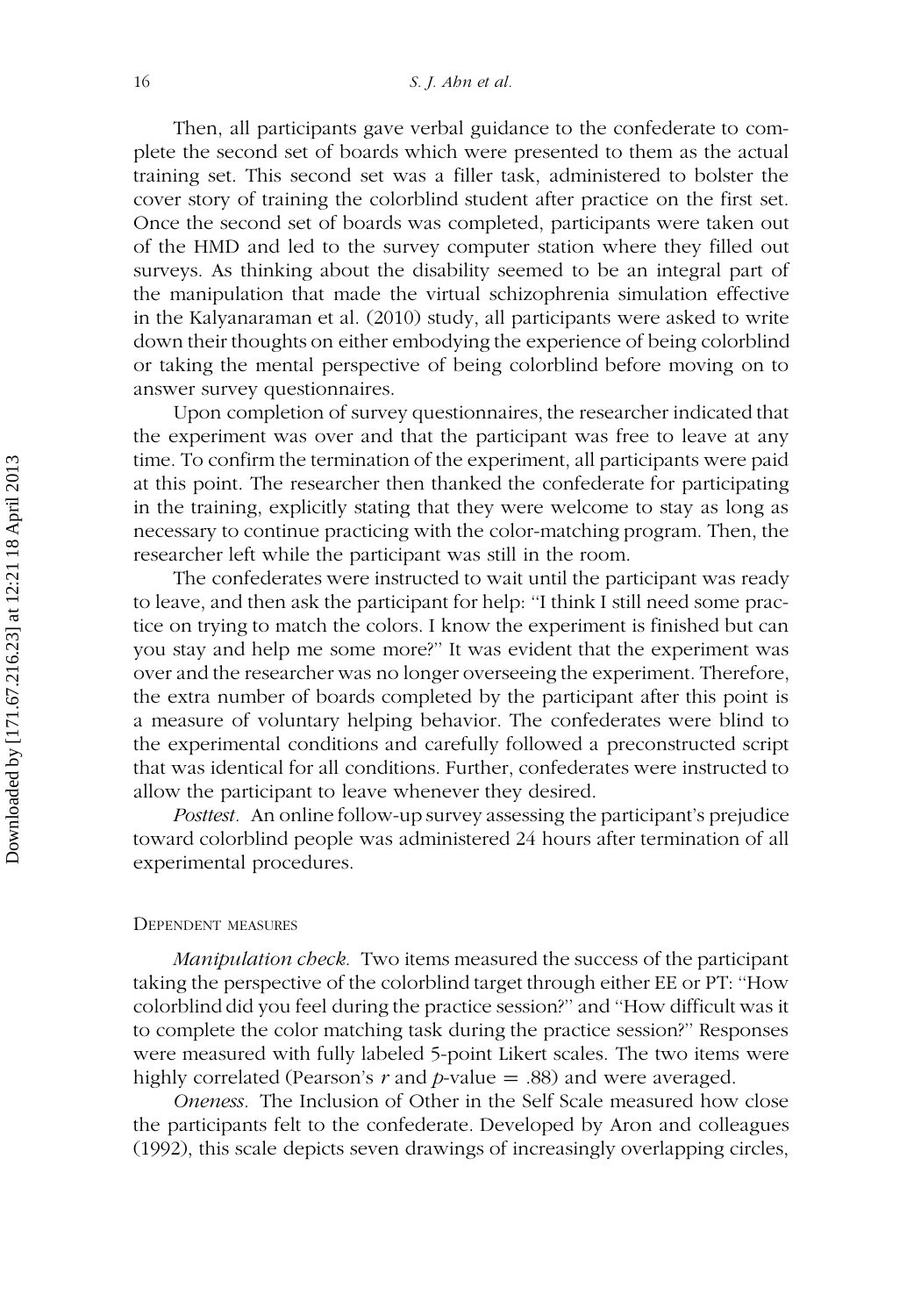anchored by the first picture of two non-overlapping circles and the seventh picture of two almost completely overlapping circles. The participant was instructed to choose the picture that best depicted the extent to which he/she felt connected to and 'at one with' the confederate. This is a measurement of the participants' perceived similarity with the target (Maner et al., 2002).

Helping. This is the number of boards completed upon the confederate's request for help after the researcher had left. Unbeknownst to the participant, the program was still running and counting the number of completed boards. As the participant was well aware that this would be uncompensated work, the number of extra boards may be seen as voluntary helping behavior.

Attitude. This was a 10-item survey adapted from the Attitude Toward Disabled Persons Survey (Yuker, Block, & Younng, 1966), a widely used scale to determine the extent to which people perceive disabled people as inferior to people without disabilities. Ten items were taken from the original scale and the word ''disabled'' was replaced with ''colorblind.'' For instance, if the original item was, ''Disabled people are just as self-confident as other people,'' we adapted this to ''Colorblind people are just as self-confident as other people.'' A fully labeled 6-point Likert-scale presented these statements manifesting either negative or positive attitudes toward colorblind people  $(-3 = I \text{ disagree completely}; 3 = I \text{ agree completely})$ . Thus, a higher score on this attitude scale implies greater reduction of prejudice, while a lower score on the scale implies lesser reduction of prejudice. The reliability of these 10 items had a Cronbach's alpha value of .77 and were averaged to create a comprehensive measure of general attitude toward colorblind people.

## Results

### MANIPULATION CHECK

An independent samples  $t$  test compared means of the manipulation check scores between the EE and PT conditions. The Levene's test was significant and results were interpreted without assuming equal variances. Results of the t test was significant,  $t(23.76) = 7.03$ ,  $p < .01$ ,  $d = 2.22$ , confirming the success of the manipulation of EE in delivering a vivid sensory experience of being colorblind. Participants who embodied the experience of being colorblind felt significantly more colorblind ( $M = 3.50$ ,  $SD = 1.32$ ) and thus the color matching task became significantly more difficult for them than participants who imagined being colorblind ( $M = 1.30$ ,  $SD = .47$ ).

Descriptive statistics of all other dependent measures are given in Table 1, and detailed results of all regression tests to be discussed in the following pages are displayed in Table 2.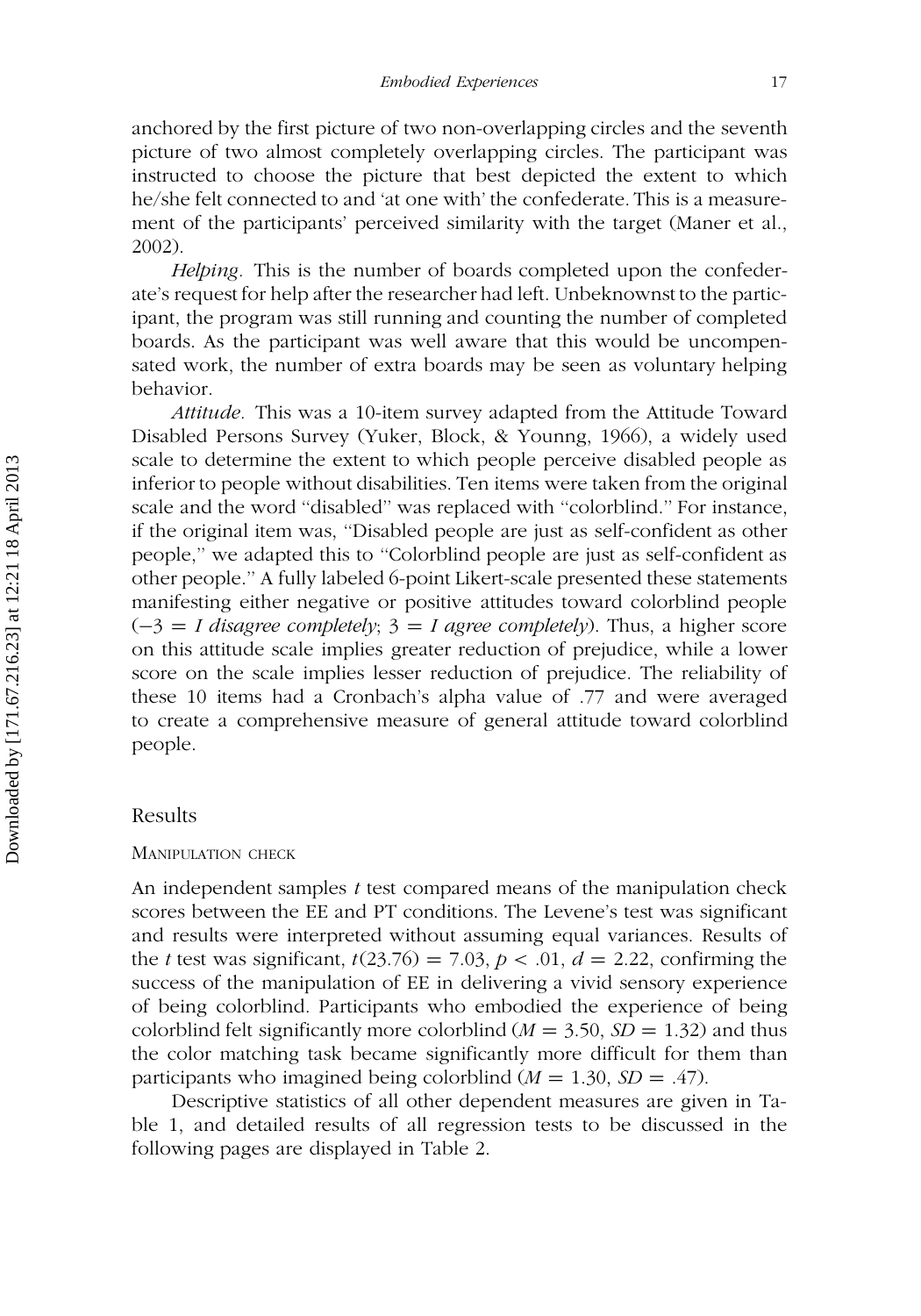|          |       | М     | SD    | Minimum | Maximum |
|----------|-------|-------|-------|---------|---------|
| Oneness  | EE    | 4.35  | 1.79  | 1.00    | 7.00    |
|          | PТ    | 4.00  | 1.81  | 1.00    | 7.00    |
|          | Total | 4.18  | 1.78  | 1.00    | 7.00    |
| Helping  | EЕ    | 19.50 | 16.80 | 2.00    | 55.00   |
|          | PТ    | 23.80 | 17.34 | 2.00    | 55.00   |
|          | Total | 21.65 | 16.99 | 2.00    | 55.00   |
| Attitude | EΕ    | 1.81  | .51   | 1.00    | 3.00    |
|          | PТ    | 1.51  | .81   | .10     | 2.60    |
|          | Total | 1.66  | .69   | .10     | 3.00    |

**TABLE 1** Descriptive Statistics for Dependent Measures in Experiment 1 ( $N = 40$ )

#### **ONENESS**

Next, a linear regression was conducted with oneness as the dependent variable and the experimental conditions (EE vs. PT), IRI, and their interaction term as the predictors. The experimental condition variable was dummy coded with 0 (PT) and 1 (EE), and IRI scores were centered. As shown in Table 2, both the main effects of experimental condition and IRI had positive but nonsignificant coefficients. The interaction between experimental condition and IRI was significant. The change in incremental  $R^2$  value after adding the interaction term was significant with the interaction term adding 12% of  $R^2$  change. Following the guidelines set forth by Aiken and West (1991), the effect of IRI's moderation on oneness is depicted in Figure 2. Figure 2 and the negative coefficient value of the interaction term imply that the difference in oneness from EE and PT was larger for participants with lower IRI. For these participants, EE was more effective than PT in eliciting higher oneness. The difference in oneness fostered by EE or PT was smaller for participants with higher IRIs and PT was more effective than EE for them. Therefore, Hypothesis 1 was only partially supported.

#### **HELPING**

A regression was conducted with the number of extra boards completed as the dependent variable and the same predictors as above. As shown

|                                | Experimental<br>condition | IRI                           | Condition $\times$ IRI      |
|--------------------------------|---------------------------|-------------------------------|-----------------------------|
| Oneness<br>Helping<br>Attitude | .11<br>$-.12$<br>.21      | $-0.30$<br>$-0.64*$<br>$.60*$ | $-56^*$<br>.69**<br>$-.52*$ |

**TABLE 2** Regression Analyses for Dependent Measures in Experiment 1  $(N = 40)^{a}$ 

<sup>a</sup>Cell entries refer to the standardized regression coefficient.  $* p < .05, ** p < .01.$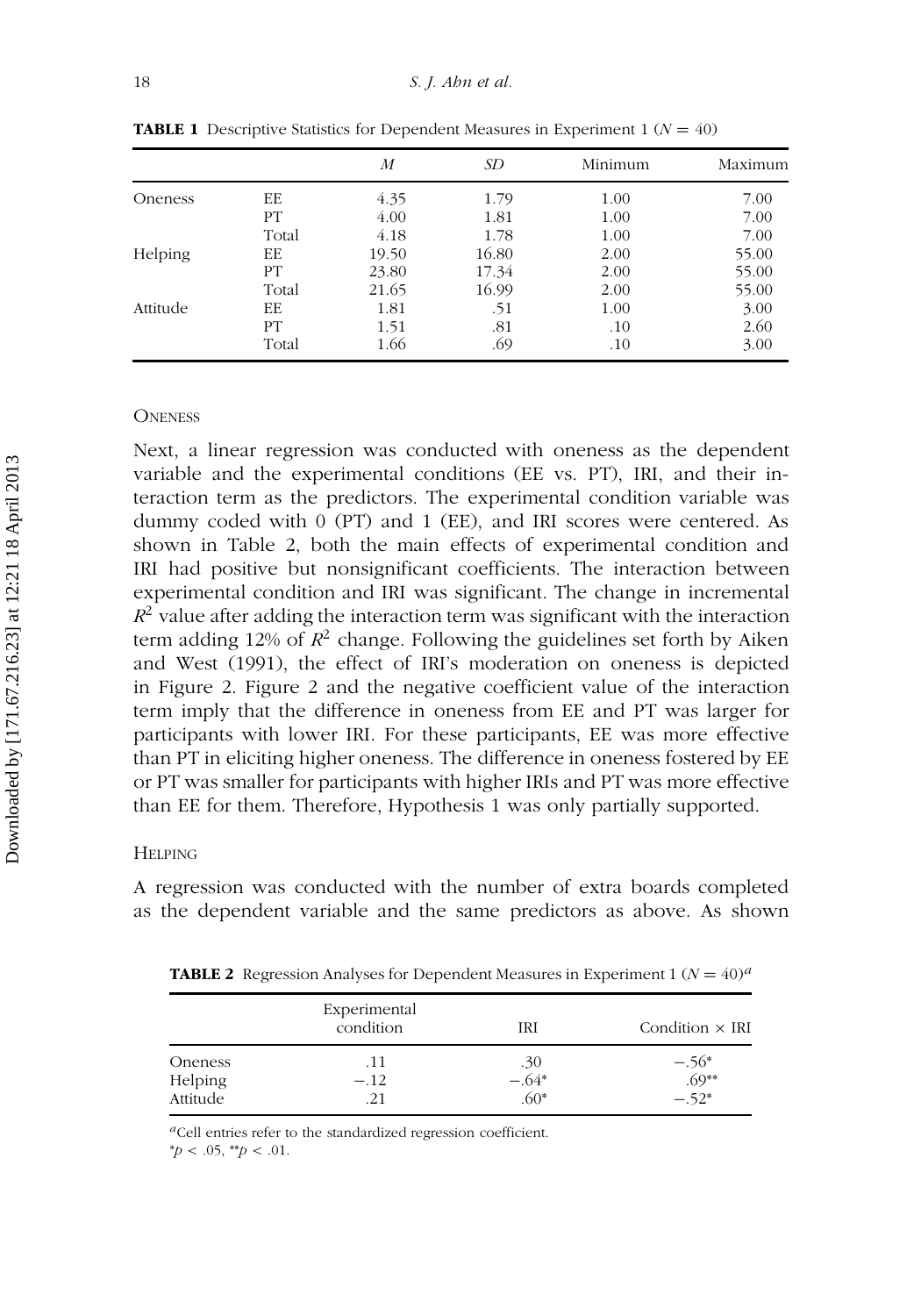

FIGURE 2 Interaction between experimental condition and IRI in predicting oneness.

in Table 2, the main effect of experimental condition had a negative but nonsignificant coefficient. The main effect of IRI was significant—participants with lower IRI scores offered more help to the colorblind confederate. The interaction between experimental conditions and IRI was also significant, as displayed in Figure 3. Adding the interaction term to the model significantly increased the  $\mathit{R}^{2}$  value by 18%. The difference in helping behavior elicited by EE and PT was greater for participants with lower than with higher IRI. For participants with lower IRI, traditional PT elicited greater helping than EE. The difference between experimental conditions was smaller for participants with higher IRI, for whom PT seemed more effective than EE. Hypothesis 2 was not supported.



FIGURE 3 Interaction between experimental condition and IRI in predicting helping behavior.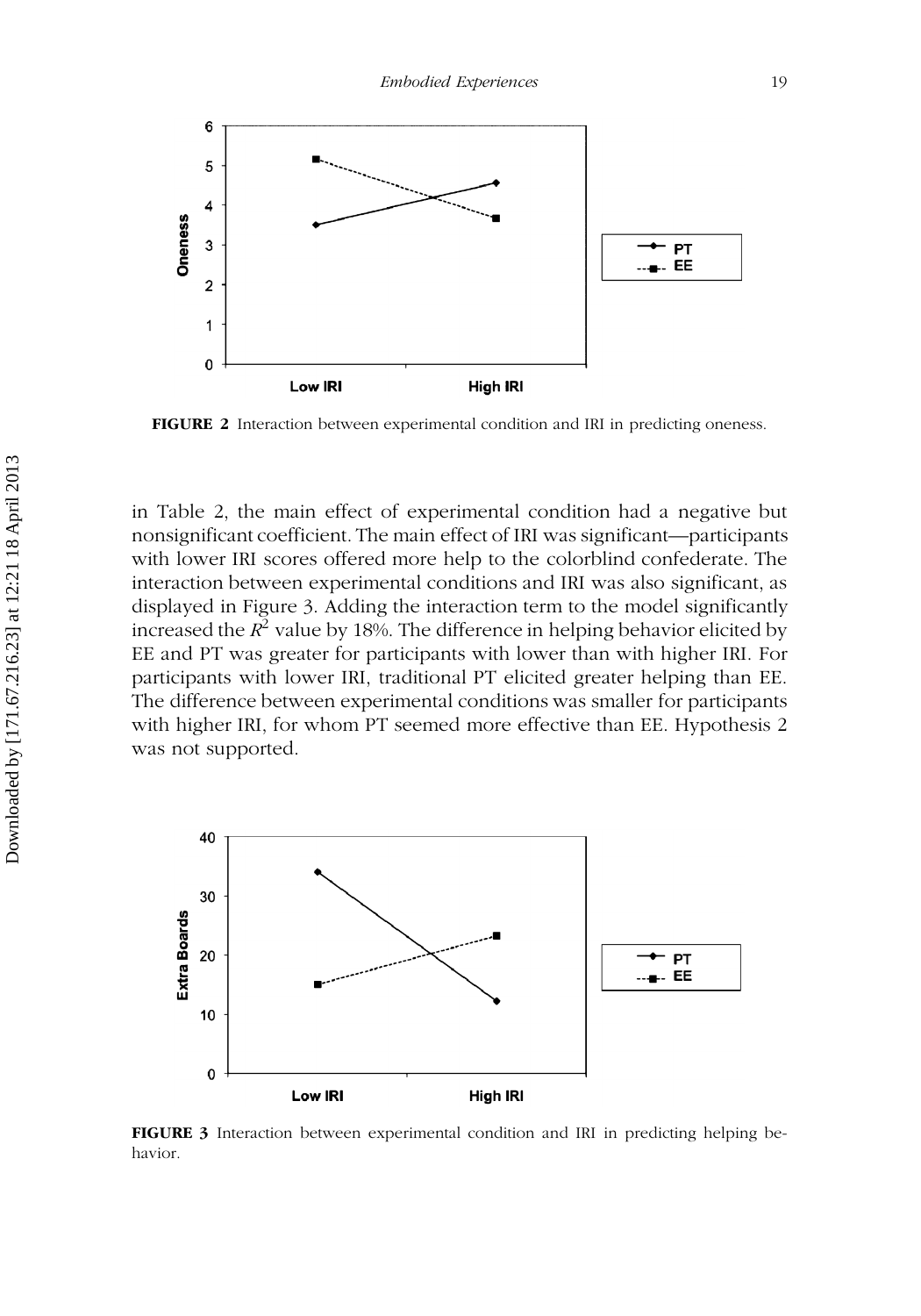

FIGURE 4 Interaction between experimental condition and IRI in predicting attitude toward people with colorblindness 24 hours after the experimental treatments.

### **ATTITUDE**

Finally, a regression was conducted with attitude as the dependent variable and the same predictors as above. The main effect of experimental condition had a positive but nonsignificant coefficient. On the other hand, the main effect of IRI was a significant predictor of attitude, implying that participants with higher IRI scores had more favorable attitude toward people with colorblindness (i.e., greater reduction of prejudice) 24 hours after the experimental treatments. The interaction was also significant, as shown in Figure 4. Adding the interaction term to the model significantly increased the  $R^2$  value by 10%. The effect was largely driven by participants with lower IRI in the PT condition, who displayed the least favorable attitude toward people with colorblindness 24 hours after the treatment. This also implies that EE fostered relatively high levels of attitude regardless of individual differences in IRI. On the other hand, participants exposed to the PT condition had to have higher IRI to demonstrate an equally high level of attitude. Hypothesis 3 was partially supported.

## Discussion

These results imply that embodying the experience of being colorblind has notable effects, particularly on participants with lower IRI. For those participants, EE enhanced the feeling of merging with the colorblind confederate compared to traditional PT. Furthermore, participants with lower IRI exposed to EE indicated more favorable attitudes—or reduced prejudice toward people with colorblindness 24 hours after the treatment compared to participants with higher IRI. It should be noted that this longer-term effect resulted in positive attitudes toward not just the colorblind confederate that the participants interacted with in the laboratory, but toward the colorblind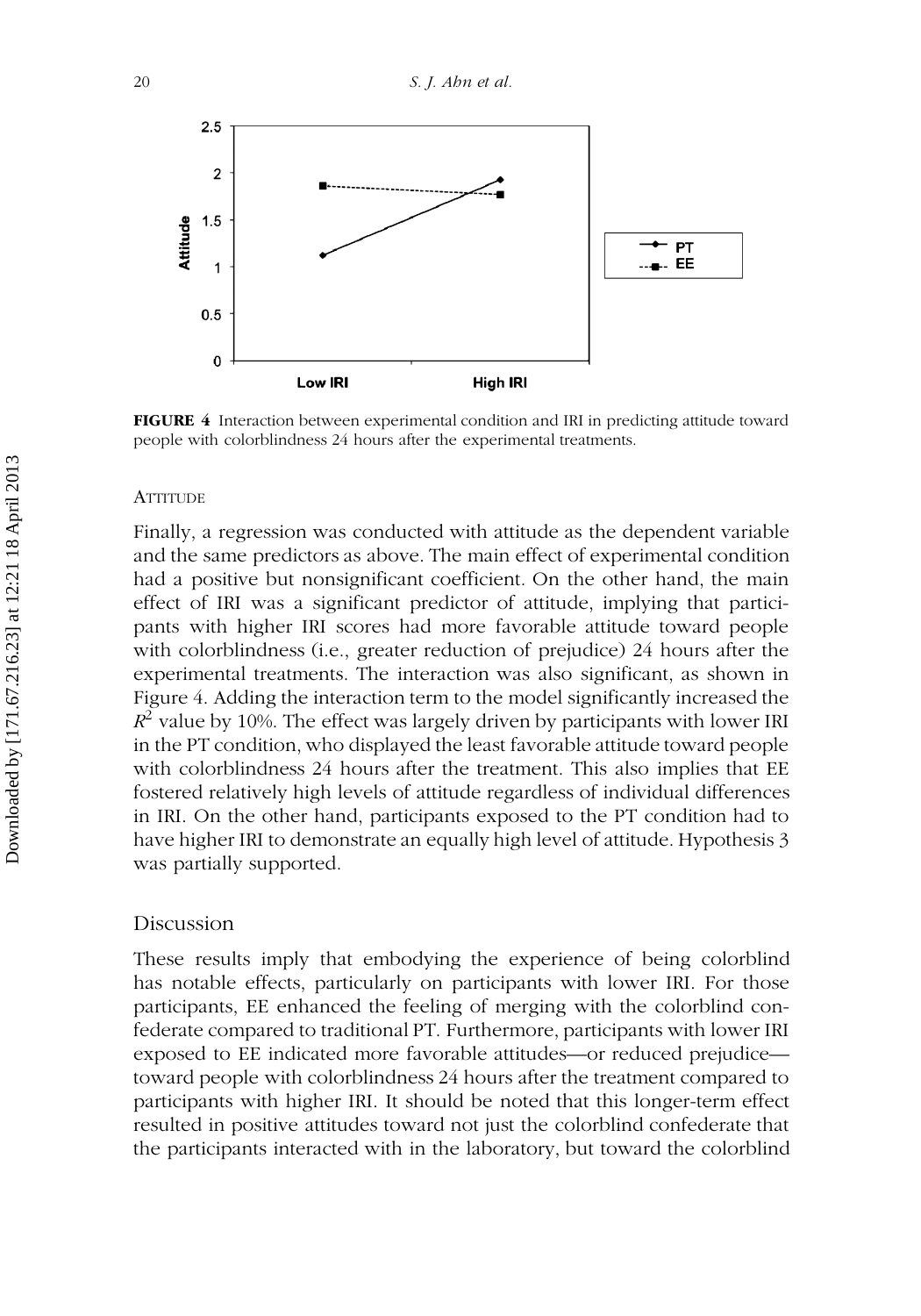population in general. Considering that the duration of the EE treatment was approximately five minutes, the fact that the effect transferred outside the laboratory 24 hours after the treatment is meaningful.

Individual differences in IRI also moderated the effect of experimental treatments on helping behavior, but exposing participants with lower IRI to EE actually led to less helping compared to traditional PT. One possible explanation is our failure to construct a believable task; that is, the IVET manipulation may have been so vivid that the helping task seemed implausible particularly after the EE treatment. When participants saw firsthand in the EE condition how completely indistinguishable the colors are to a colorblind person, they may have felt that the confederate's state was far more serious than they had imagined and that extra practice would be futile. Conversely, participants relying on imagination in the PT condition may have not realized the severity of the disability and may have had unrealistic optimism in their ability to help the colorblind student, thus spending more time helping. We revisit this anomaly by redesigning the helping task in the next two studies.

Because IRI's moderation of the helping behavior was at odds with how it affected oneness and attitude, IRI's role as a moderator is inconclusive. Similarly, IRI's main effect is also inconclusive as participants with higher IRI were less likely to help, but displayed more favorable attitude 24 hours after the experimental treatment. Despite inconsistencies, the fact that we were able to obtain strong interaction effects in all three measures with a small sample size is encouraging and merits further investigation.

### EXPERIMENT 2

A follow-up experiment was conducted with a larger sample to delve deeper into the underlying mechanism of EE and how its effects on oneness, attitude, and helping may be moderated by IRI. Based on the results of Experiment 1 and the earlier discussion on prior work demonstrating correlations between IRI scores and the perception of presence, we expected that the moderated effect of EE on increased oneness would be related to the level of presence; that is, the vivid sensory information of EE is expected to heighten the sense of realism of the experience. The heightened sense of realism is, in turn, expected to lead participants to feel that they have truly climbed into the skin of, or are at one with, a colorblind person. Thus, Experiment 2 first aims to replicate Hypothesis 1 from Experiment 1, but with IRI moderating the effects as Experiment 1 implied that EE was more effective in eliciting oneness among participants with lower IRI:

H4: EE will elicit greater oneness with the target compared to traditional PT in participants with lower IRI.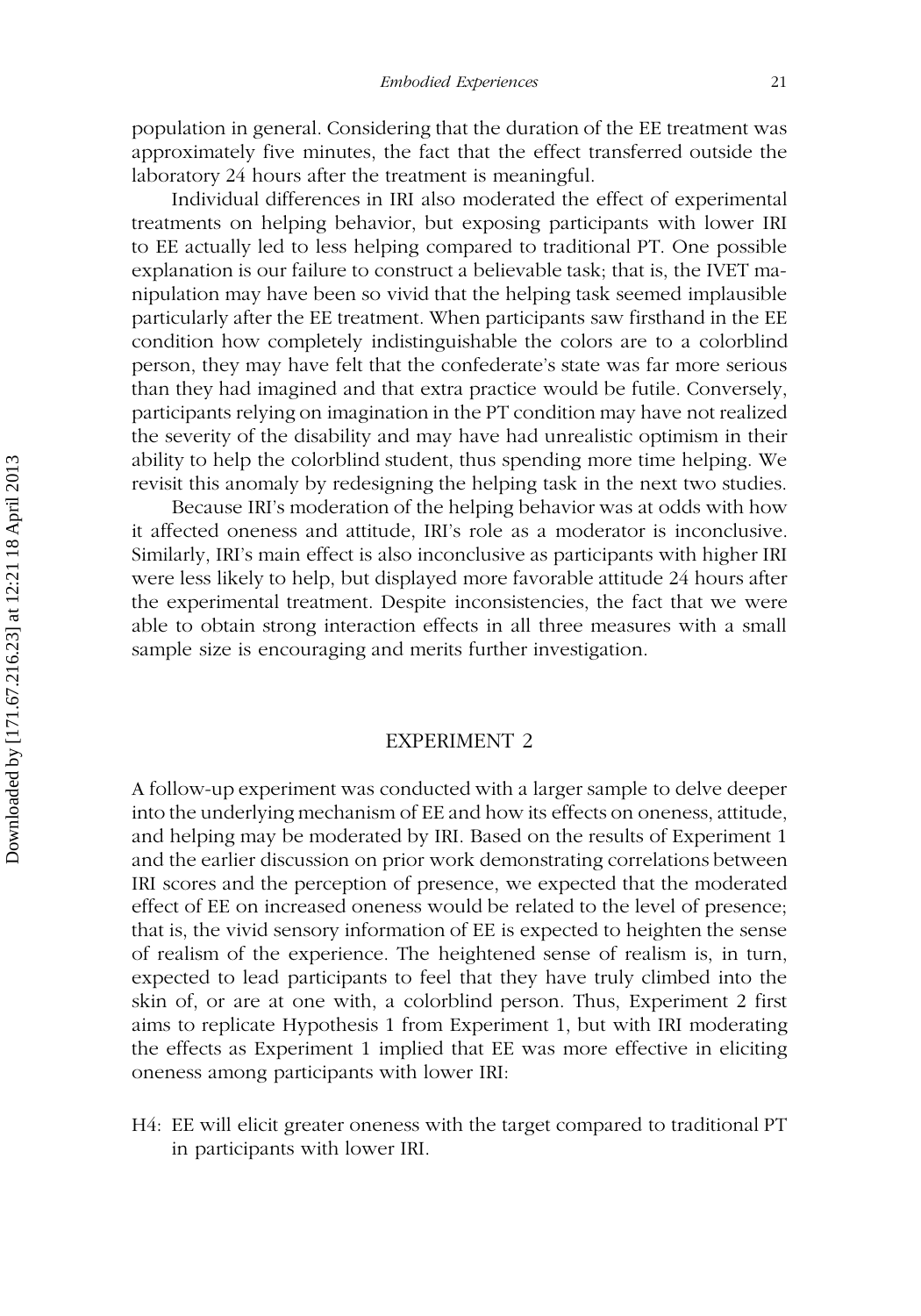The following is also hypothesized regarding the underlying mechanism  $\alpha$  $\mathsf{F}$   $\mathsf{F}$   $\mathsf{F}$   $\mathsf{F}$   $\mathsf{F}$   $\mathsf{F}$   $\mathsf{F}$   $\mathsf{F}$   $\mathsf{F}$   $\mathsf{F}$   $\mathsf{F}$   $\mathsf{F}$   $\mathsf{F}$   $\mathsf{F}$   $\mathsf{F}$   $\mathsf{F}$   $\mathsf{F}$   $\mathsf{F}$   $\mathsf{F}$   $\mathsf{F}$   $\mathsf{F}$   $\mathsf{F}$   $\mathsf{F}$   $\mathsf{F}$ 

H5: Perceived level of presence will mediate the relationship between experimental conditions and oneness.

Furthermore, we chose an improved assessment of helping with greater feasibility than what was used in Experiment 1—helping to identify and enhance Web sites that would be problematic for colorblind individuals. This task was more believable in comparison to the task in Experiment 1 because it did not involve any claims to treat or improve the disability. The help provided by participants would offer realistic aid to people with colorblindness who use the Internet:

H6: EE will elicit greater helping behavior compared to traditional PT in participants with lower IRI.

Finally, we also expected that EE's effect on attitude toward people with colorblindness 24 hours after the treatment will be replicated and that IRI will moderate the effect, as demonstrated in Experiment 1.

H7: EE will elicit less prejudice toward colorblind people compared to traditional PT in participants with lower IRI.

## Method

### **PARTICIPANTS**

A sample was recruited from the student population of a medium-sized university. The sample ( $N = 97$ ) consisted of 44 males and 53 females aged 18 to 36 ( $M = 21.59$ ,  $SD = 3.00$ ).

### **APPARATUS**

The same devices from Experiment 1 were used.

### DESIGN AND PROCEDURE

Pretest. The same IRI scale from Experiment 1 was used as a pretest. The 28 items had a Cronbach's alpha value of .79 and were averaged to create a comprehensive IRI score. The IRI scores ranged from 1.89 to 4.25  $(M = 3.31, SD = .39).$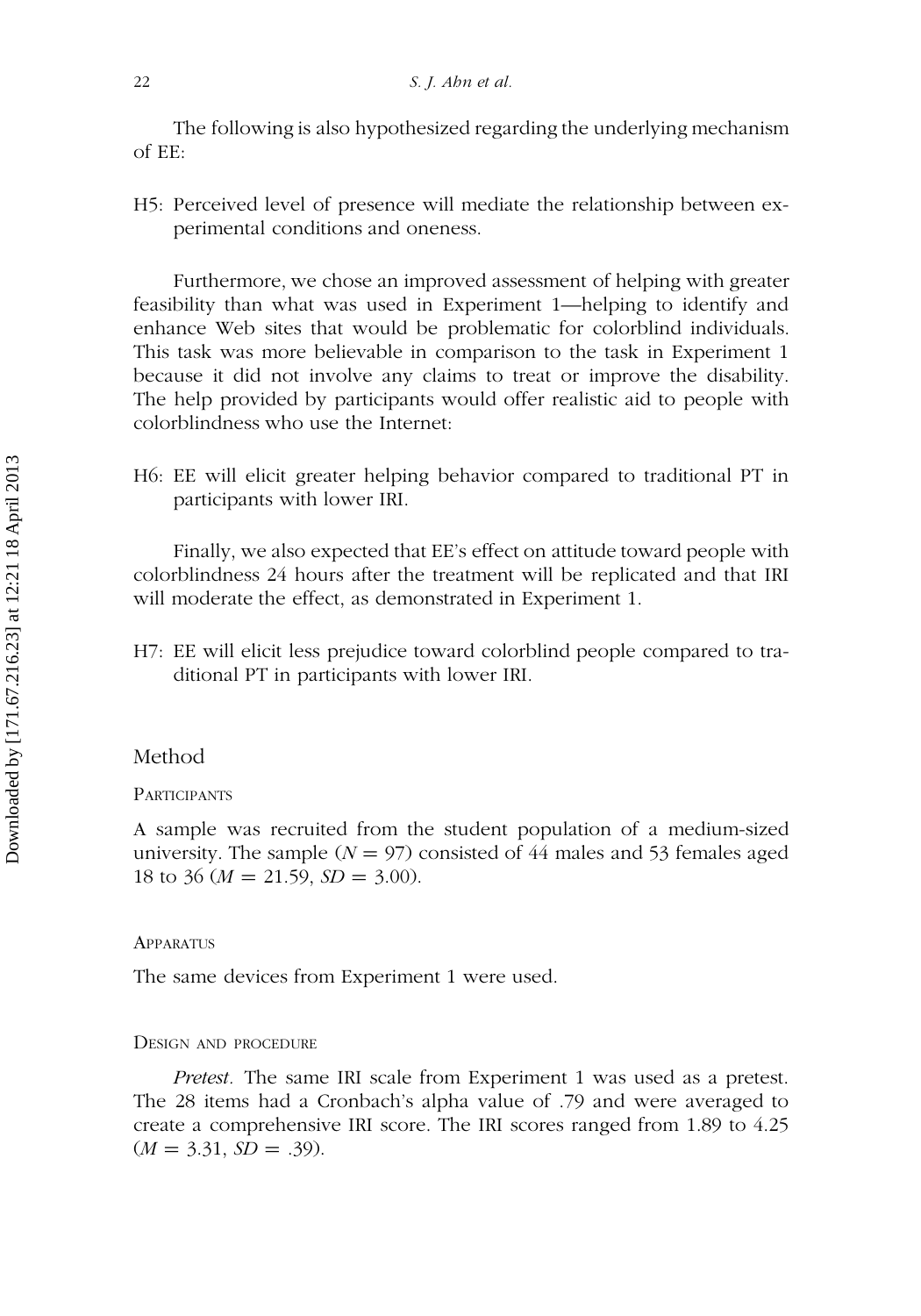Experiment. The same design from Experiment 1 pitting EE against PT was used, but rather than using an in-person confederate, Experiment 2 introduced the same-sex colorblind confederate from Experiment 1 with a color photograph to provide a specific target of perspective taking for the participants. Numerous prior studies have used static forms of target representation such as photographs (Galinsky, Wang, & Ku, 2005). Because they did not have a live confederate in the same room, participants were told to complete the boards themselves for the color-matching task instead of giving verbal guidance to the confederate as in Experiment 1. Thus, all participants wore the HMD and had control of the haptic pen. All other instructions and procedures were identical with Experiment 1 with the exception of the new helping task.

The helping task in this experiment involved participants reading a short text message on the computer from a student group that was supposedly trying to build colorblind friendly Web sites. The task required them to view screenshots of Web sites and to write about why the Web site may be inaccessible to colorblind individuals and how it may be improved. It was made clear to the participants that this activity was not a part of the experiment and that it would be volunteer work. The researcher left the room at this point, instructing the participant to leave whenever they wished to go.

If a participant agreed to participate, they clicked on a next button. The computer walked the participant through instructions and presented a picture of a Web site with a textbox. There was a quit button on the screen that participants could click at any point to leave the experiment. Time stamps were gathered from the point the participant clicked on ''next'' to begin the activity to the point where the participant clicked on ''quit.'' Also, anything typed into the textbox was recorded for further analyses. The time spent and the number of words written for this uncompensated activity was a measure of helping toward colorblind people in general.

Posttest. The same attitude scale from Experiment 1 was administered 24 hours following the experimental treatments.

#### DEPENDENT MEASURES

Manipulation check. The same two items from Experiment 1 measured the success of the participant taking the perspective of the colorblind target through either EE or PT. The two items were highly correlated (Pearson's r and  $p$ -value = .92) and were averaged.

Oneness. The same Inclusion of Other in the Self Scale from Experiment 1 was used.

Presence. Five items gauged how vivid and realistic the experiment treatment felt by asking participants the extent that they felt the colorblind was happening to them; they were in the colorblind person's body; they were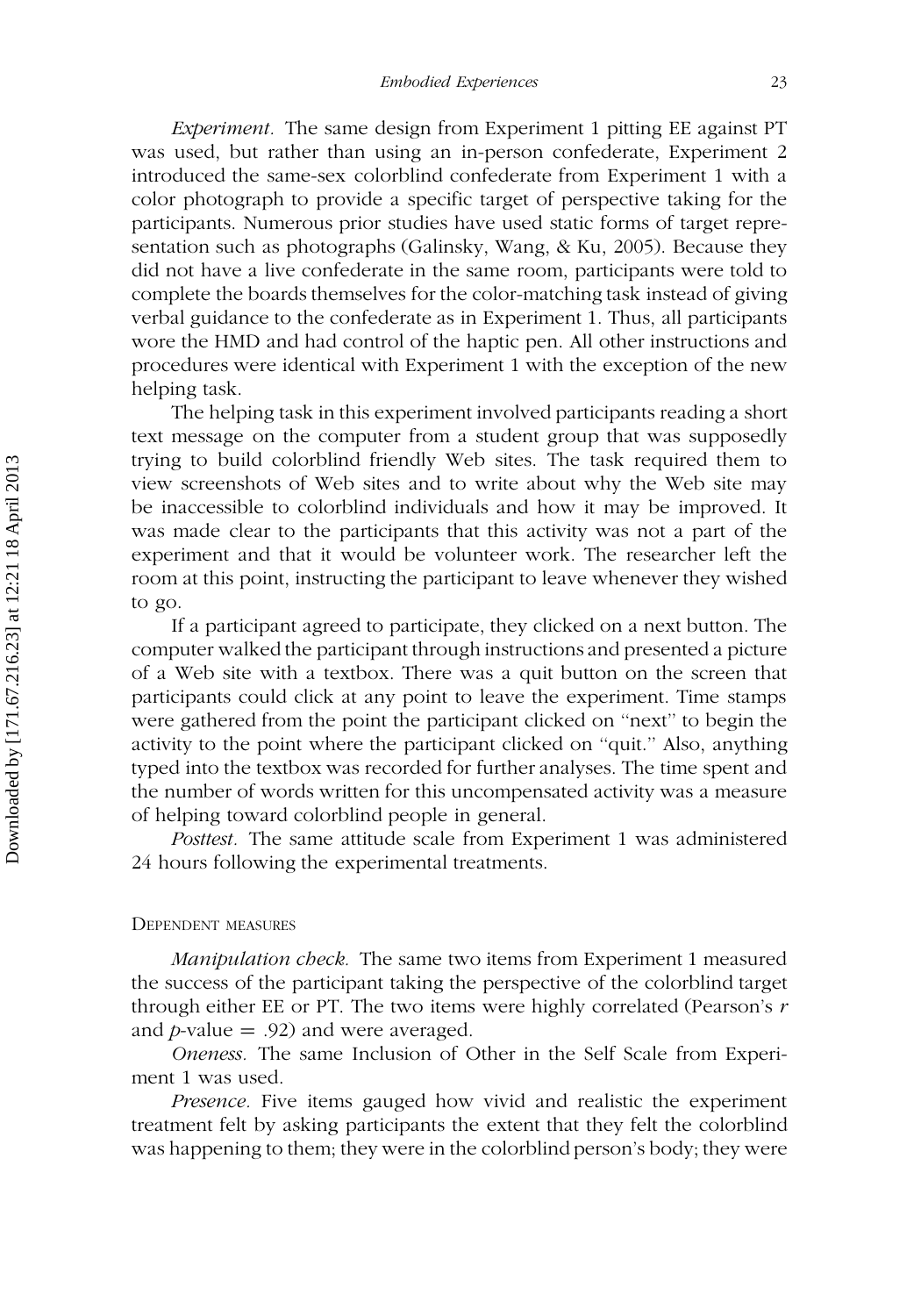colorblind; they felt they could reach out and touch the red and green screws; they felt that the screws and the board were real. These items were culled from several sources (Bailenson & Yee, 2007; Nowak & Biocca, 2003; Witmer & Singer, 1998) and have been tested in other comparable experiments (Fox, Bailenson, & Binney, 2009). Participants used fully labeled 5-point Likert scales (1 = *not at all*;  $5 = \text{completely}$ ) to rate their perceptions of realism. The items had high reliability ( $\alpha = .79$ ) and were averaged to create a single composite measure.

Helping. The total number of seconds that the participants invested in the volunteer activity was calculated to determine the degree of helping behavior. The duration of time invested began the moment a participant finished reading the instructions and started viewing the screenshots of Web sites and terminated the moment the participant hit the 'quit' button. The total number of words written to help identify the problematic areas of the Web sites was also counted as a degree of helping behavior. Measuring the total number of words ensured that we were measuring actual effort to help rather than time spent passively viewing Web sites.

Attitude. The same 10-item attitude scale from Experiment 1 was used. The reliability of these 10 items had a Cronbach's alpha value of .77 and were averaged to create a comprehensive measure of attitude toward colorblind people.

## Results

Descriptive statistics of all dependent measures are given in Table 3, and detailed results of all regression tests are displayed in Table 4.

|                 |       | M      | SD     | Minimum | Maximum |
|-----------------|-------|--------|--------|---------|---------|
| Oneness         | EΕ    | 3.98   | 1.84   | .00     | 7.00    |
|                 | PT    | 2.39   | 1.48   | 1.00    | 6.00    |
|                 | Total | 3.26   | 1.86   | .00     | 7.00    |
| Presence        | EΕ    | 2.72   | .86    | 1.00    | 4.40    |
|                 | PT    | 1.46   | .52    | 1.00    | 3.40    |
|                 | Total | 2.15   | .96    | 1.00    | 4.40    |
| Helping (time)  | EΕ    | 91.34  | 226.55 | .00     | 1411.78 |
|                 | PT    | 79.48  | 152.65 | .00     | 655.91  |
|                 | Total | 86.04  | 196.10 | .00     | 1411.78 |
| Helping (words) | EЕ    | 151.89 | 447.42 | .00     | 2775.00 |
|                 | PT    | 105.91 | 217.97 | .00     | 1147.00 |
|                 | Total | 131.29 | 362.09 | .00     | 2775.00 |
| Attitude        | EΕ    | 1.62   | .78    | $-0.11$ | 3.00    |
|                 | PТ    | 1.43   | .91    | $-1.56$ | 3.00    |
|                 | Total | 1.53   | .84    | $-1.56$ | 3.00    |

**TABLE 3** Descriptive Statistics for Dependent Measures in Experiment 2 ( $N = 97$ )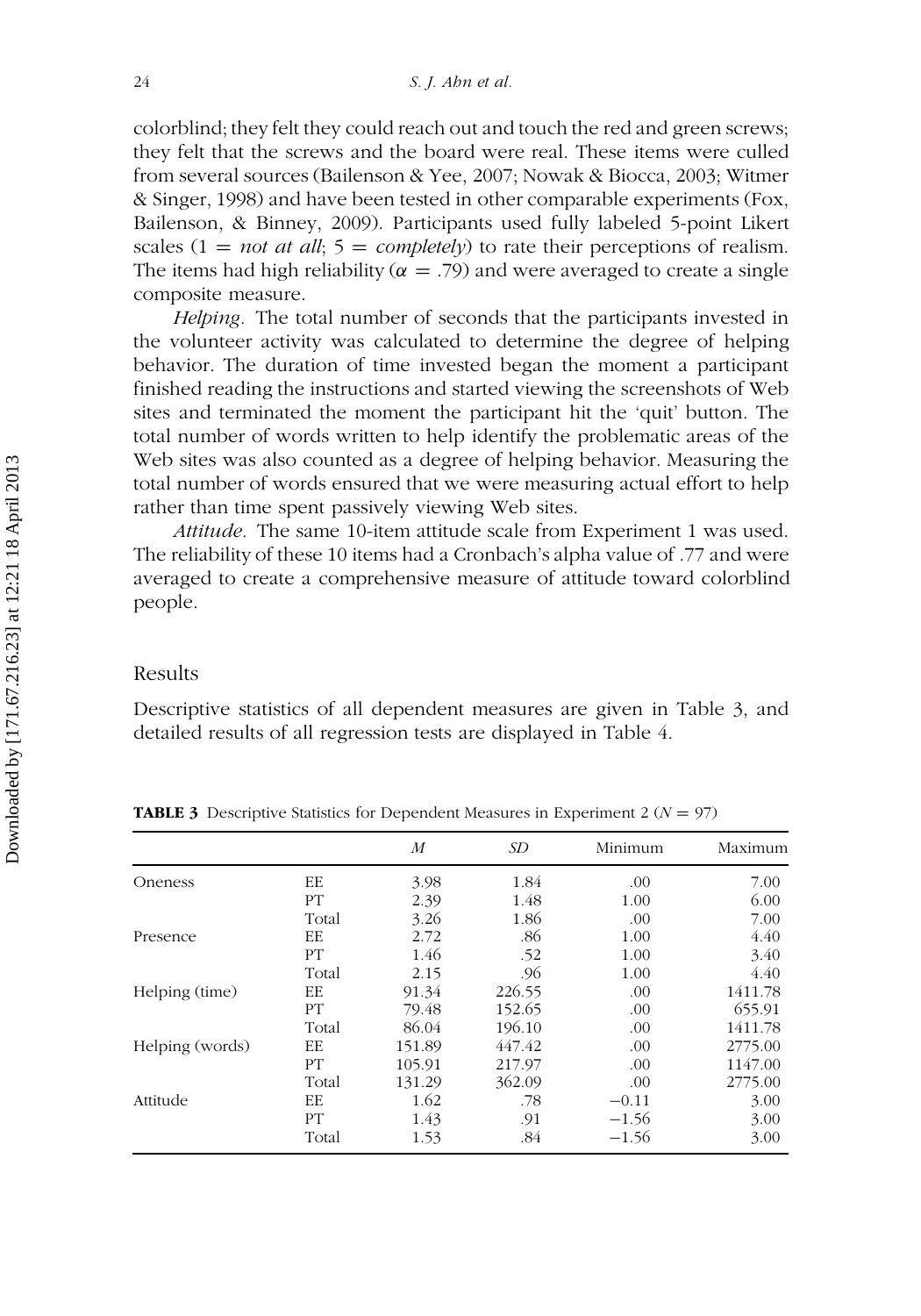|                 | Experimental<br>condition | IRI    | Condition $\times$ IRI |
|-----------------|---------------------------|--------|------------------------|
| <b>Oneness</b>  | $.43**$                   | .07    | $-.03$                 |
| Helping (time)  | .04                       | .11    | .01                    |
| Helping (words) | .07                       | .04    | .09                    |
| Attitude        | .11                       | $-.19$ | $.31*$                 |

**TABLE 4** Regression Analyses for Dependent Measures in Experiment 2 ( $N = 97$ )<sup>a</sup>

<sup>a</sup>Cell entries refer to the standardized regression coefficient.

 $*<sub>p</sub> < .05, **<sub>p</sub> < .01.$ 

#### MANIPULATION CHECK

An independent samples t test was conducted to compare means of the manipulation check scores between the EE and PT conditions. The Levene's test was significant and results were interpreted without assuming equal variances. The t test was significant,  $t(80.02) = 19.05$ ,  $p < .01$ ,  $d = 4.01$ , confirming the success of the manipulation of EE in delivering a vivid sensory experience of being colorblind. Participants who embodied the experience of being colorblind felt significantly more colorblind ( $M = 4.15$ ,  $SD = .91$ ) than participants who imagined being colorblind  $(M = 1.26, SD = .46)$ .

## **ONENESS**

Next, a linear regression was conducted with oneness as the dependent variable and experimental conditions, IRI, and their interaction term as the predictors. Again, the experimental condition variable was dummy coded with 0 (PT) and 1 (EE), and IRI scores were centered. As shown in Table 4, results revealed that the main effect of experimental condition is significant, indicating that participants in the EE condition felt more at one with the colorblind person compared to participants in the PT condition.  $R^2$  values revealed that experimental condition accounted for 18% of the model. IRI and the interaction term were not significant variables in the model. Therefore, Hypothesis 4 was not supported but the main effect of experimental condition is notable.

### PRESENCE–MEDIATION ANALYSIS

Following the guidelines set out by Baron and Kenny (1986), a linear regression was conducted with experimental condition as the independent variable and oneness as the dependent variable,  $\beta = .43$ ,  $p < .01$ . Next, a regression was conducted with experimental condition as the independent variable and presence as the dependent variable,  $\beta = .66$ ,  $p < .01$ . Another regression was run with presence as the independent variable and oneness as the dependent variable,  $\beta = .55$ ,  $p < .01$ . Finally, a linear regression with experimental condition as the independent variable and oneness as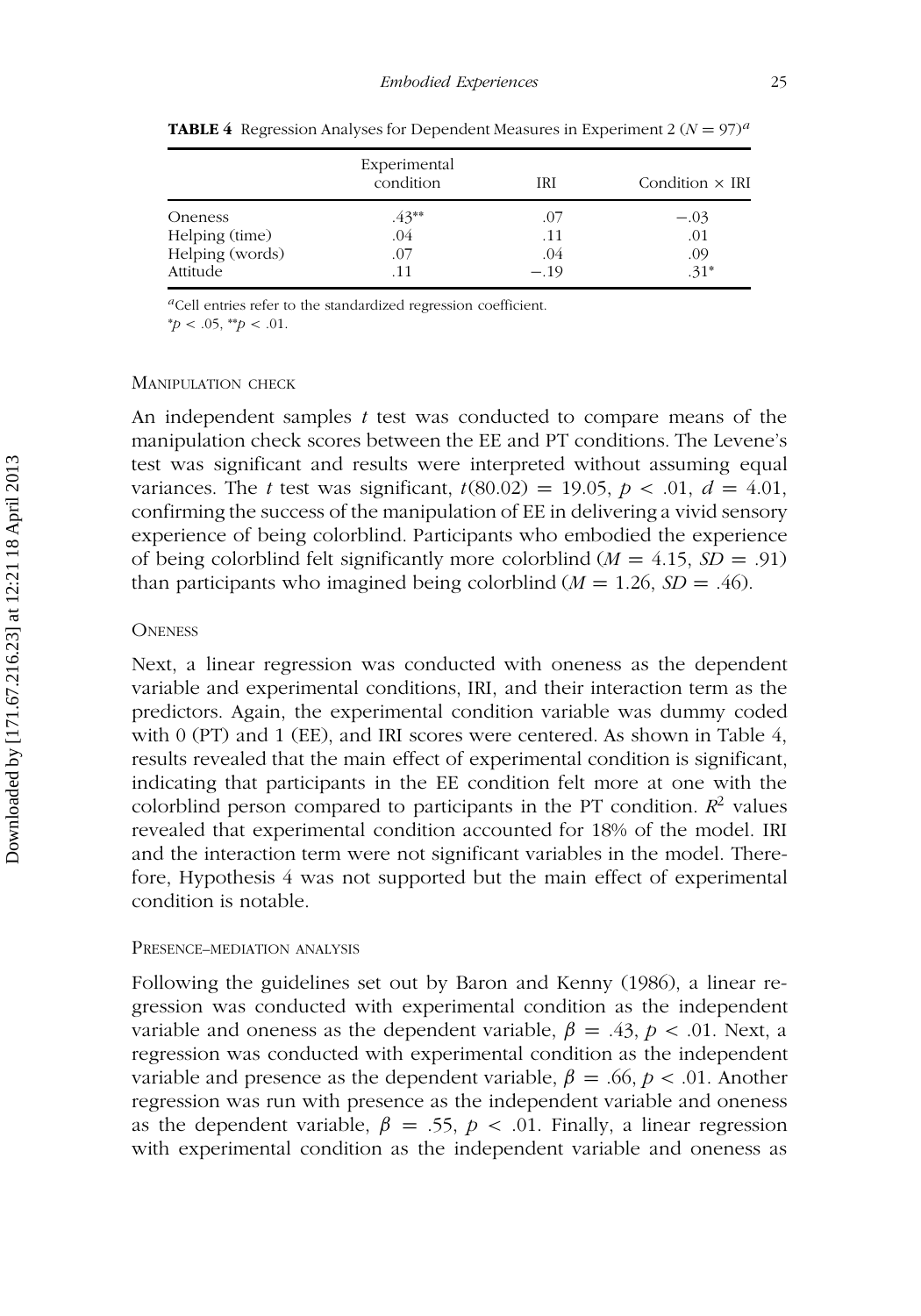the dependent variable, controlling for presence was run. Results indicated that presence ( $\beta = .48$ ,  $p < .01$ ) completely mediates the relationship between experimental condition and oneness ( $\beta = .11$ ,  $p > .05$ ). Therefore, Hypothesis 5 was supported.

### **HELPING**

A linear regression was conducted with helping time as the dependent variable and experimental conditions, IRI, and their interaction term as the predictors. None of the variables in the model were significant. Another linear regression was conducted with helping words as the dependent variable. Again, none of the variables in the model were significant. Therefore, Hypothesis 6 was not supported.

### **ATTITUDE**

Finally, another regression was conducted with attitude as the dependent variable and the same predictors as above. As shown in Table 4, the main effect of experimental condition had a positive but nonsignificant coefficient. The main effect of IRI had a negative but nonsignificant coefficient. The interaction term was significant, with the effect largely driven by participants with higher IRI, as shown in Figure 5. Adding the interaction term to the model significantly increased the  $R^2$  value by 4%. Among participants with higher IRI, EE had lasting effects 24 hours following the experimental treatment leading to more favorable attitudes toward people with colorblindness than those of participants with lower IRI. Participants with higher IRI in the traditional PT condition demonstrated attitudes more negative than participants with lower IRI in the PT condition. Therefore, Hypothesis 7 was not supported.



FIGURE 5 Interaction between experimental condition and IRI in predicting attitude toward people with colorblindness 24 hours after the experimental treatments.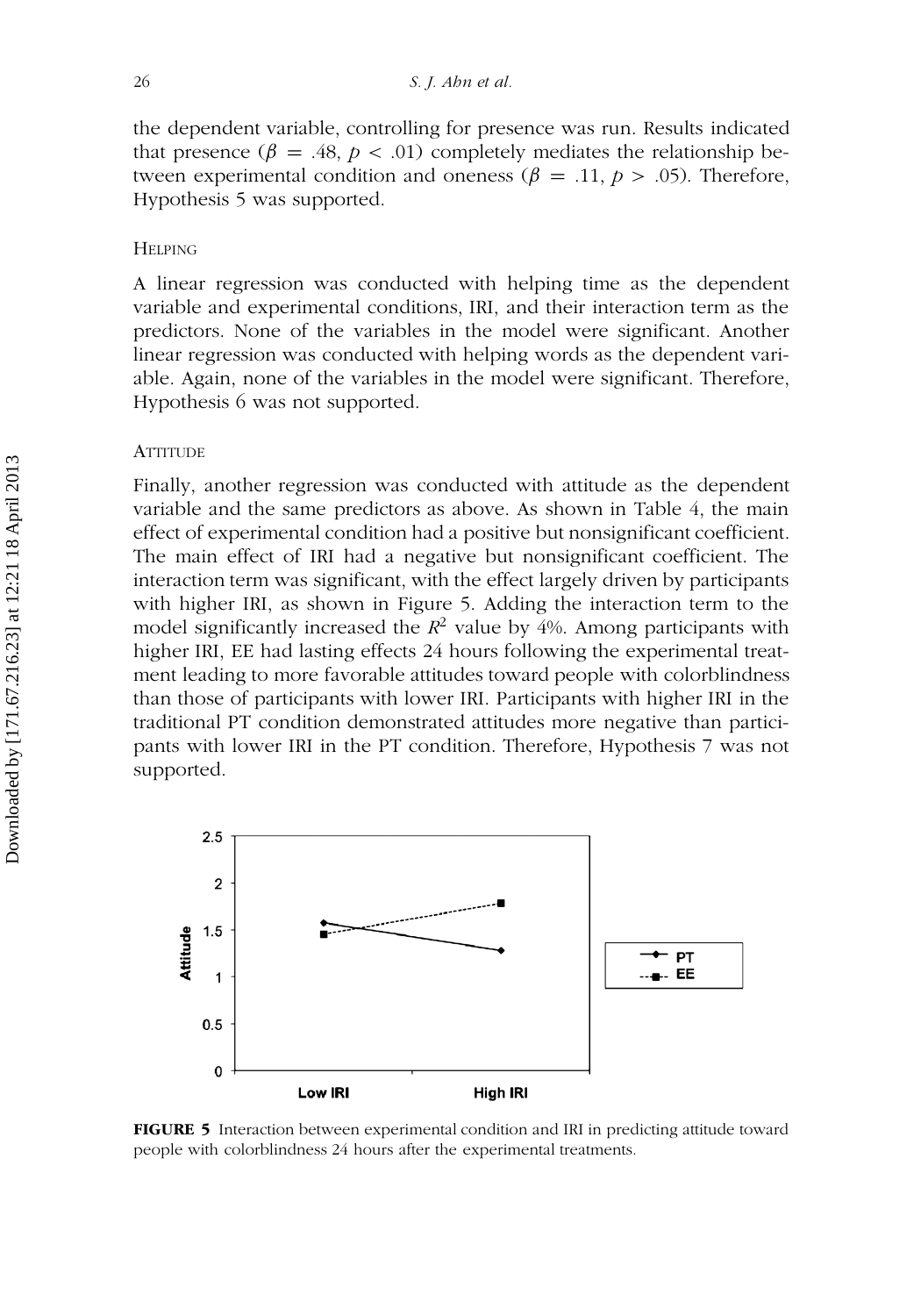## Discussion

Experiment 2 built upon the results of the first experiment by shedding light on the mechanism of EE. First, it partially replicated the finding from the previous study that EE resulted in more oneness than PT. Moreover, the results demonstrated that presence mediated the relationship between experimental condition and oneness. In other words, the findings imply that participants in the EE condition perceived the experience of being colorblind to be more realistic than participants in the PT condition. As a result, these participants felt more merged with the colorblind person.

However, the moderating effect of IRI remains inconclusive in that everyone, regardless of their individual differences in IRI, felt higher self-other merging in the EE condition than in the PT condition. Also, the interaction between experimental condition and IRI was manifested in the direction opposite to our hypothesis in attitudes toward people with colorblindness participants with higher, rather than lower, IRI drove the effect. Thus, although combined results of Experiments 1 and 2 imply that IRI moderates the effect of EE, the directions of the interaction are inconsistent, making it difficult to reach a conclusion.

The newly implemented helping measure failed to yield any significant results. However, when examining post experiment interviews, we were able to gain anecdotal evidence during the course of the experiment that the many experimental sessions were conducted later in the evening and at night when students often had prior engagements. Many participants expressed their regret in their inability to cancel these prior engagements despite their desire to help.

Despite some discrepancies, Experiment 2 fulfilled what we had set out to do by yielding insight into the underlying process of EE and finding out that EE leads to greater self-other merging than traditional PT through offering a more vivid and realistic experience of another person. However, because our ultimate interest in EE was whether it would encourage more actual helping behavior in the physical world than traditional PT, and because the attitudinal changes in the two earlier experiments were encouraging, a follow-up experiment was conducted specifically to test helping in the physical world.<sup>3</sup>

### EXPERIMENT 3

To investigate whether EE could promote actual helping behavior outside of the virtual environment, Experiment 3 presented the improved helping task from Experiment 2 but also scheduled experimental time slots during the day when participants were less likely to have scheduling conflicts and would be able to volunteer their time. Situational variables such as scheduling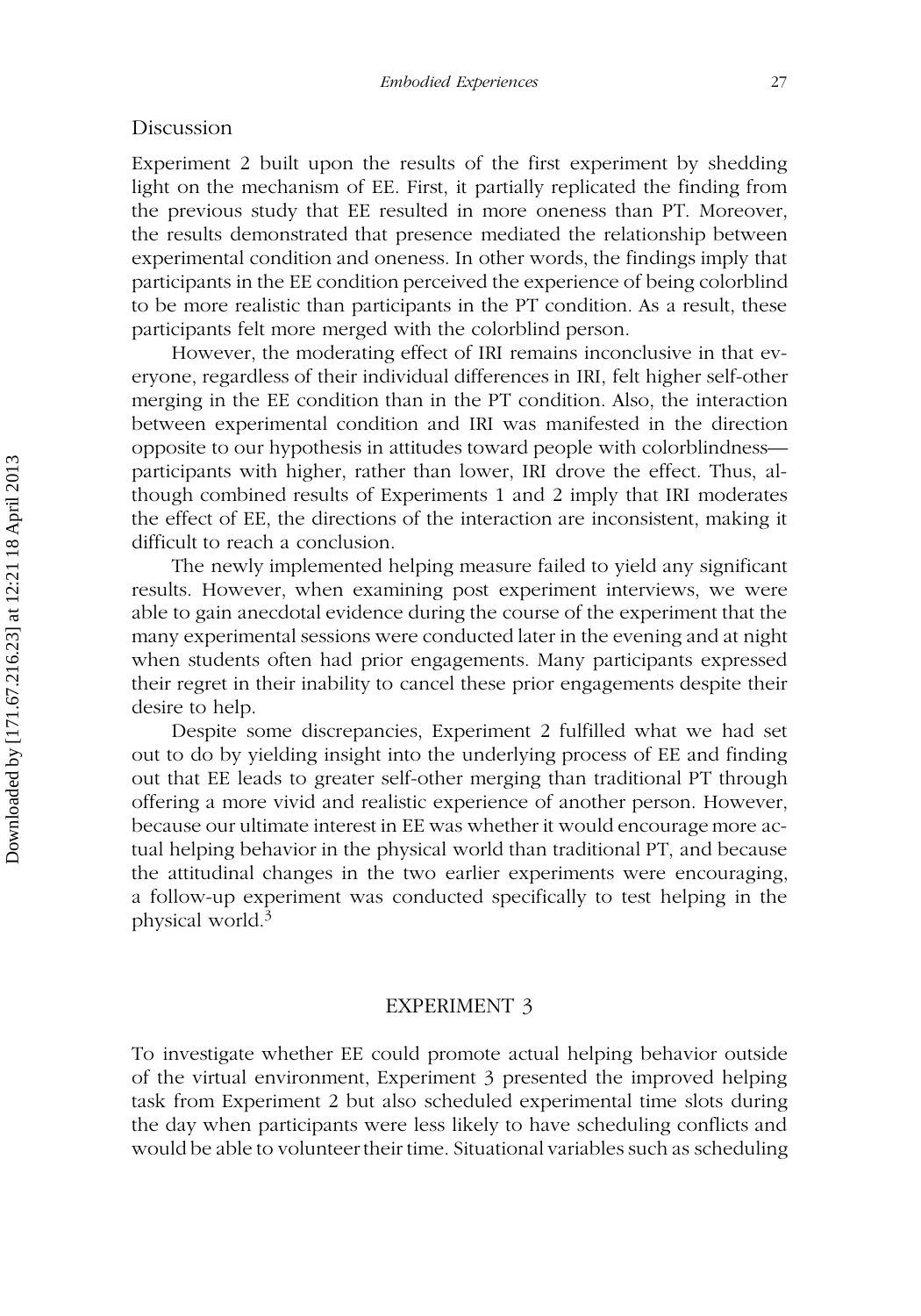conflict are crucial barriers to manifested helping behavior as demonstrated in the seminal Good Samaritan study by Darley and Batson (1973), in which seminary students, who were ironically on their way to give a religious talk, failed to help an injured confederate. Therefore, the main purpose of Experiment 3 was to repeat the test of Hypothesis 6 from Experiment 2.

H6: EE will elicit greater helping behavior compared to traditional PT in participants with lower IRI.

As the moderating role of IRI was inconclusive from the earlier two experiments, Experiment 3 explored IRI as a moderator once again.

Method

## **PARTICIPANTS**

A sample was recruited from two medium-sized schools. The sample  $(N =$ 57) consisted of 22 males and 35 females aged 18 to 56 ( $M = 22.54$ ,  $SD =$ 7.29).

### APPARATUS

The same devices from Experiment 1 and 2 were used.

DESIGN AND PROCEDURE

Pretest. The IRI scale from Experiment 1 and 2 was used as a pretest. The 28 items had a Cronbach's alpha value of .74 and were averaged as a single IRI score. The IRI score ranged from 2.07 to 3.96 ( $M = 3.03$ ,  $SD =$ .40).

Experiment. The same design from Experiment 1 and 2 pitting EE against PT was used, with the same-sex colorblind confederate photo used in Experiment 2.

The only procedural difference from Experiment 2 was that instead of completing the color-matching task on their own, they observed a video of the color-matching task being completed by someone else; that is, participants were told that in order to observe how a colorblind person would complete the task, the researchers had recorded a video of the colorblind person filling out a series of boards. The video stimulus was used in place of having participants move the haptic pen (as in Experiment 2) to control for the possible influence of interactivity on experimental treatments, as having participants interact with the virtual environment may lead to possible confounds. The participants were told that the video was a movie that captured the movements on the screen that the confederate made while filling out boards with the haptic device. The video was created so that it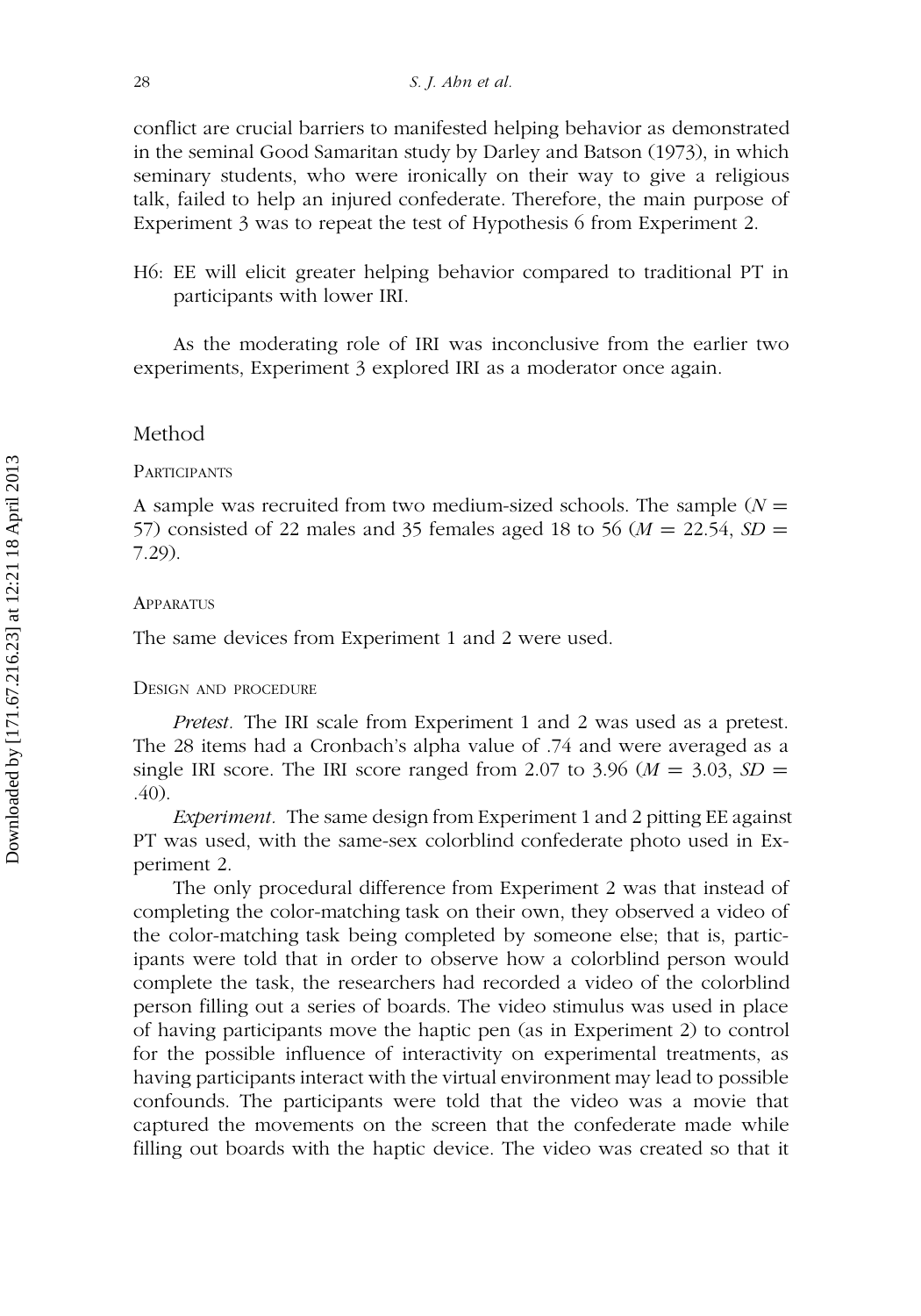would contain obvious mismatches, ostensibly committed by the colorblind confederate that they had been introduced to from a photograph. Participants donned a HMD and watched this video in stereoscopic view in either the colorblind perspective (EE) or in normal colors while imagining the confederate's perspective (PT).

## DEPENDENT MEASURES

*Manipulation check.* The same two items (Pearson's r and p-value  $=$ .77) from Experiment 1 and 2 assessed how much the EE or PT treatment presented realistic experiences of being colorblind.

Helping. The same measure of helping time and words from Experiment 2 were used.

## Results

## MANIPULATION CHECK

An independent samples  $t$  test was conducted to compare means of the manipulation check scores between the EE and PT conditions. The Levene's test was significant and results were interpreted without assuming equal variances. Results of the t test was significant,  $t(38.61) = 6.54$ ,  $p < .01$ ,  $d = 1.71$ , confirming the success of the manipulation of EE in delivering a vivid sensory experience of being colorblind. Participants who embodied the experience of being colorblind felt significantly more colorblind  $(M =$ 3.25,  $SD = 1.34$ ) than participants who imagined being colorblind ( $M = 1.52$ ,  $SD = .53$ ).

## **HELPING**

Next, a linear regression was run with helping time as the dependent variable and experimental conditions, IRI, and their interaction term as the predictors. The same dummy coding  $(0 = PT; 1 = EE)$  was used and IRI scores were centered. Results revealed that the main effect of experimental condition is significant,  $\beta = .27$ ,  $p < .05$ , indicating that participants in the EE condition  $(M = 412.23, SD = 384.59)$  spent significantly more time helping the colorblind person compared to participants in the PT condition ( $M = 216.81$ ,  $SD = 160.29$ ).  $R^2$  values revealed that experimental condition accounted for 10% of the model. IRI and the interaction term were not significant variables in the model.

Another regression was run with helping words as the dependent variable. Again, results revealed that the main effect of experimental condition is significant,  $\beta = .28$ ,  $p < .05$ , indicating that participants in the EE condition  $(M = 149.13, SD = 141.25)$  wrote significantly more words to help the colorblind person compared to participants in the PT condition ( $M = 79.15$ ,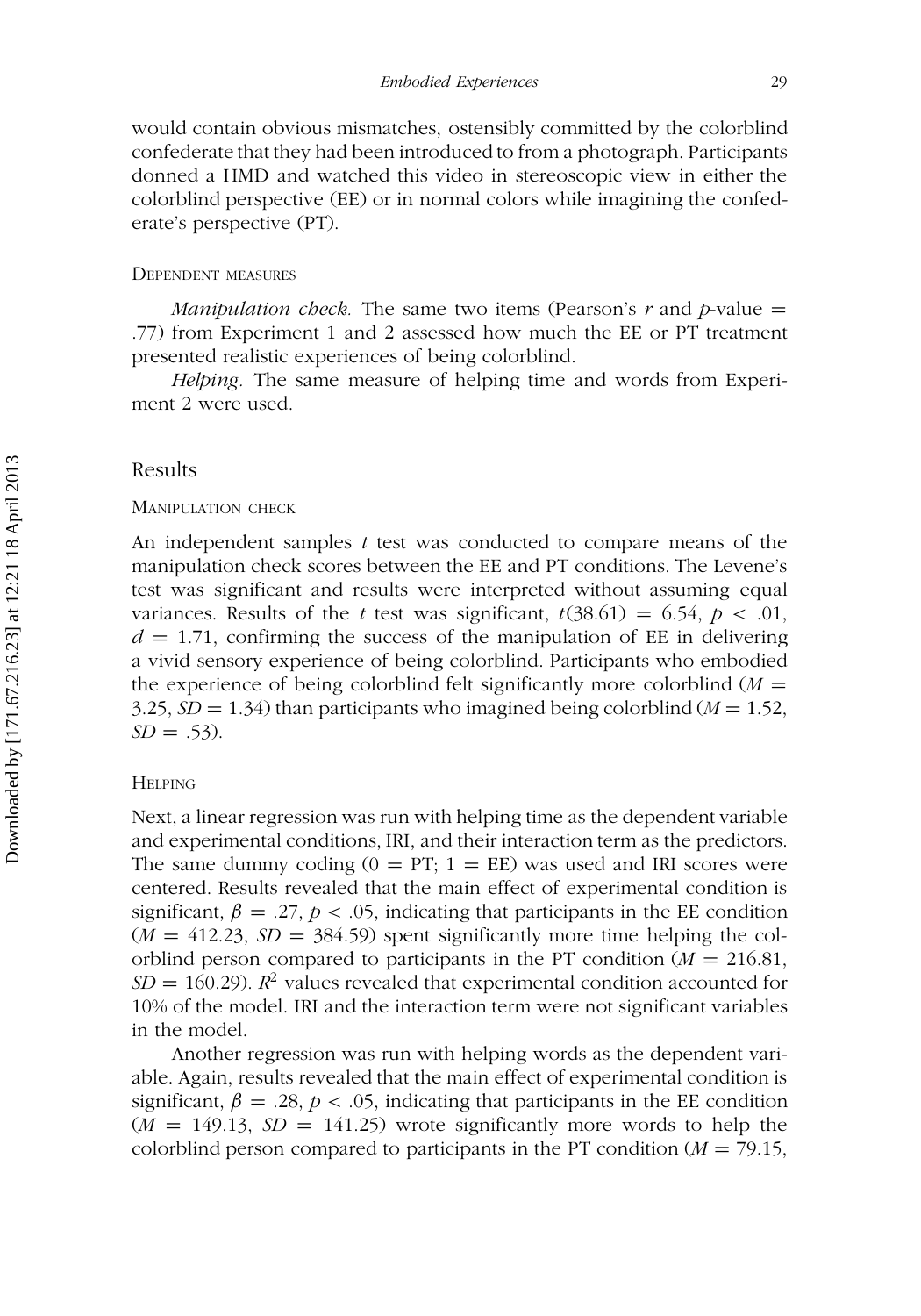$SD = 62.33$ ).  $R^2$  values revealed that experimental condition accounted for 9% of the model. IRI and the interaction term were not significant. Therefore, Hypothesis 6 was not supported. However, the main effects observed from both regressions are notable in that exposure to EE led participants to invest significant efforts in helping individuals inflicted with red-green colorblindness.

## Discussion

Building upon the shortcomings of the first two experiments, Experiment 3 provided evidence of EE's ability to promote helping behavior in the physical world. Results indicated that participants in the EE condition invested approximately twice as much time and words to help colorblind people compared to the participants who relied solely on imagination. It is noteworthy that only a few minutes of exposure to EE triggered participants to spend twice as much time helping the general colorblind population (rather than the just the confederate) as participants who engaged in traditional PT. IRI did not moderate the effect of experimental treatments on helping behavior and its role as a moderator remains inconclusive. $4$ 

## GENERAL DISCUSSION

## Summary of Experiments

The current experiments explored the possibility of using IVET to allow individuals to embody vivid perceptual experiences and whether such experiences would encourage greater oneness, more favorable attitude toward people with colorblindness, and ultimately, helping behavior. Individual differences in feeling concern for others were measured and investigated as a moderating variable. Across the three experiments, there is evidence that IVET may be used as a tool to study perspective taking and promote helping.

Experiment 1 was an initial exploration of EE to test its effectiveness against PT and main findings demonstrated that the difference in the level of oneness and attitude elicited by experimental treatments (EE vs. PT) was greater for participants with lower IRI. EE was more effective for individuals with lower IRI: These people perceived greater oneness with the colorblind confederate and developed more positive attitude toward people with colorblindness that lasted up to 24 hours after the treatment. The difference between the effect of EE and PT on oneness and attitude was smaller for participants with higher IRI, for whom PT was more effective than EE. Our initial attempt at measuring helping by asking participants to help colorblind people train to overcome the disability backfired with people with lower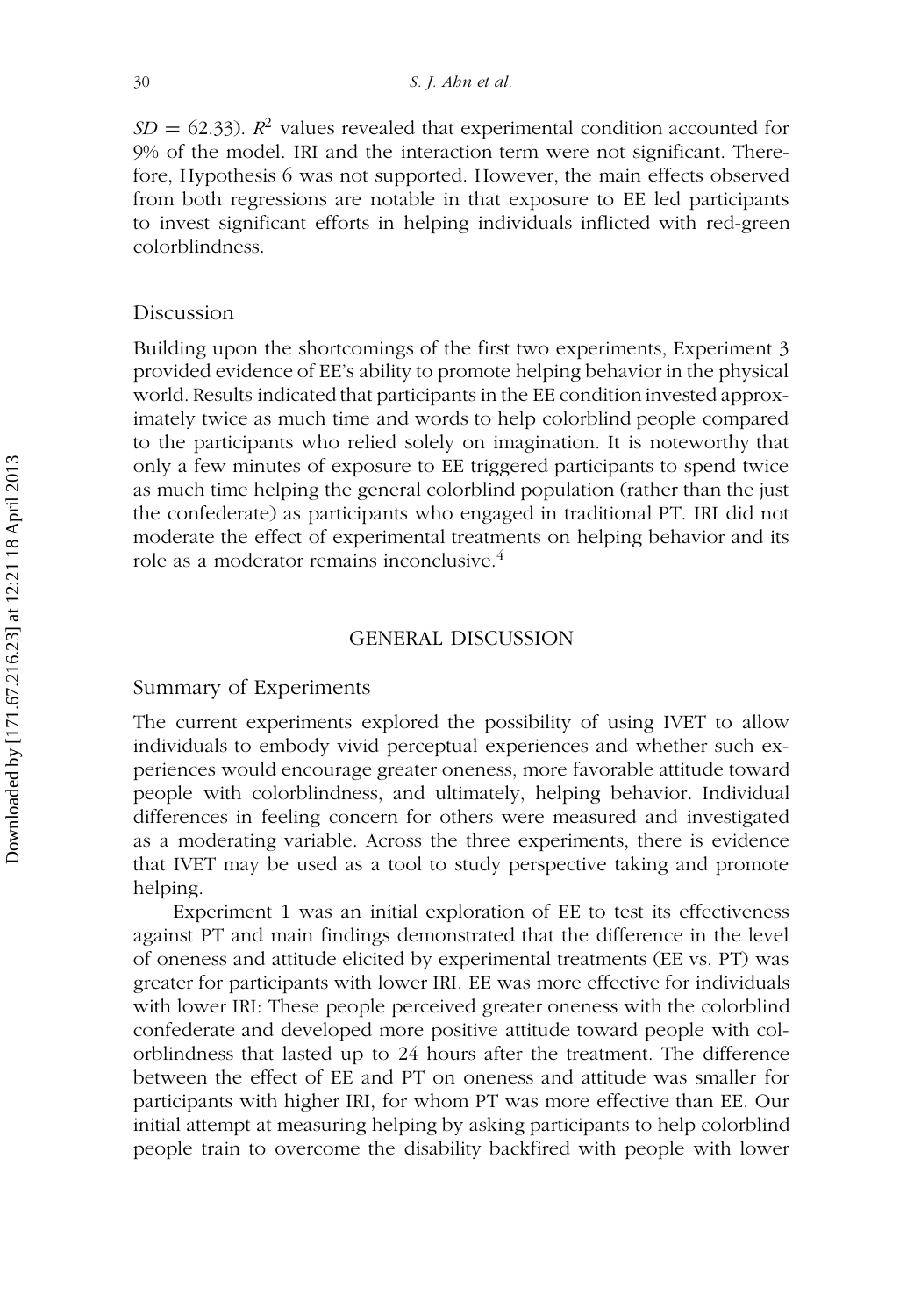IRIs in the PT condition demonstrating more helping behavior than any other participants.

Experiment 2 was conducted to investigate the underlying mechanism of EE. Results indicated that participants in the EE condition found the treatment to be much more vivid and realistic compared to traditional PT. The increase in realism led to the increase in oneness. However, the measurement on attitude toward colorblind persons yielded results inconsistent with the first experiment in terms of the moderating role of IRI. This time, the difference in attitudes elicited by either EE or PT was greater for participants with higher IRI, for whom EE was more effective than PT. Also, a new helping measure was introduced with improved believability but no differences were found between conditions.

Experiment 3 was a final attempt at testing the ability of EE to promote helping behavior in the physical world. The helping task with improved believability from Experiment 2 was scheduled earlier on in the day so that participants would not have scheduling conflicts with their personal lives such as dinner appointments. Consequently, participants in the EE condition demonstrated twice as much helping behavior compared to participants in the PT condition. IRI did not moderate this effect.

## Theoretical Implications

These results contribute to the field of communication and more specifically media psychology in largely three ways. First of all, the findings expand the Proteus Effect (Yee & Bailenson, 2007, 2009; Yee et al., 2009). In the original work, participants were asked to embody an avatar that differed in appearance with the participant in terms of height or attractiveness and found that participants behaved in ways that they believed people of such height or attractiveness would behave. The current experiments expanded on these results by allowing individuals to embody perceptual experiences. Another procedural difference from the Proteus Effect was that participants were explicitly instructed that they would be stepping into the shoes of another person, whereas participants in Yee and Bailenson's (2007, 2009) studies were told that the embodied avatar was the self. Consequently, the current experiments demonstrated that when participants embodied the perceptual experience of a colorblind person through the vivid sensory information provided via IVET, they felt similar to and spent time trying to help the colorblind person rather than simply acting like a colorblind person.

Second, Experiment 2 contributed to our understanding of EE by confirming that the perception of presence fully mediates the relationship between EE and oneness. The realism of the experience as measured by presence may well be a crucial factor of EE, particularly in the context of helping. Earlier studies (Cialdini et al., 1997; Maner et al., 2002) have evidenced the importance of perceived oneness with the target in eliciting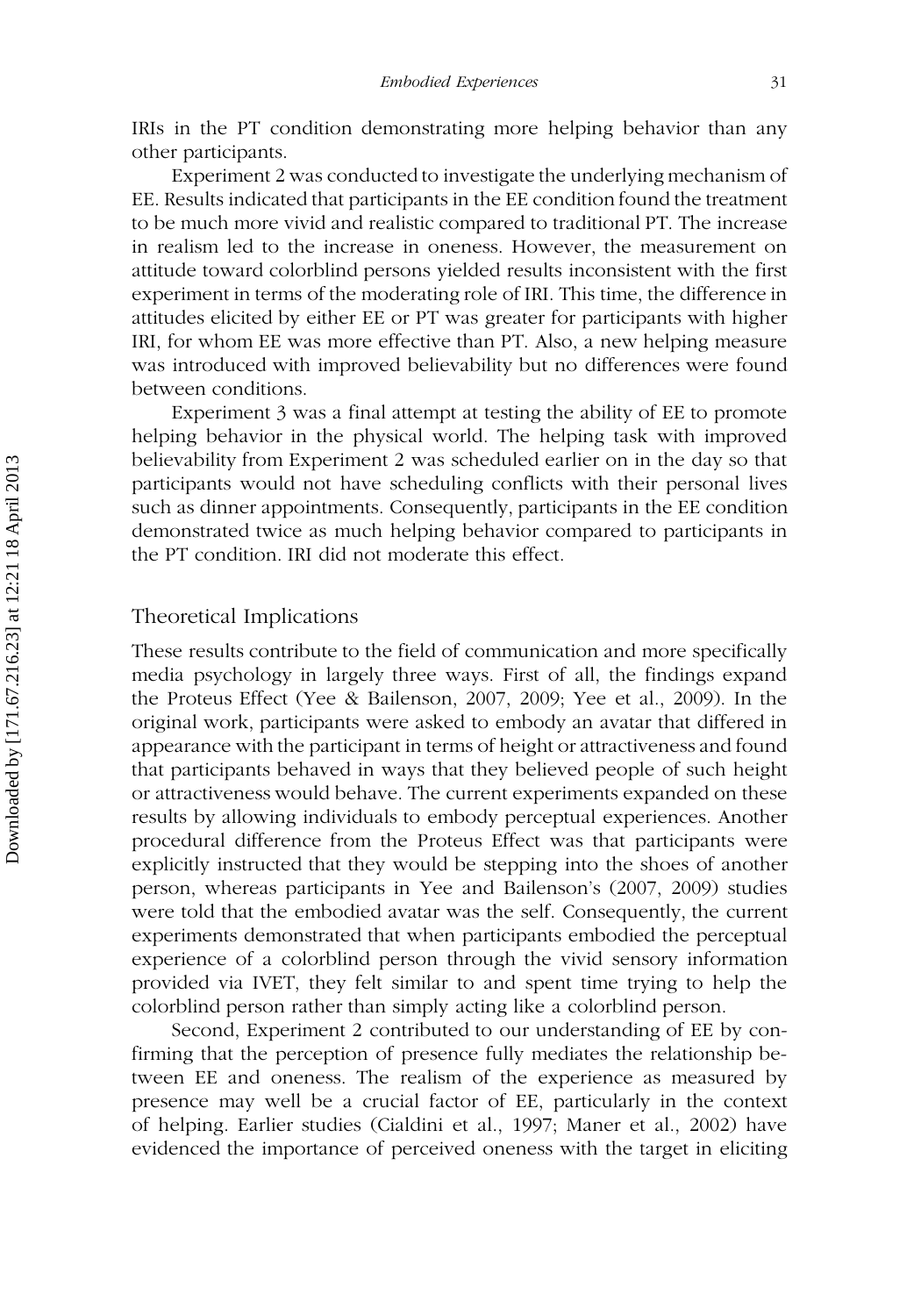helping intentions; that is, these studies argued that people help based on selfish motivations and that people were only willing to help when they felt high oneness with the target (i.e., self is seen in the other when selfother merging occurs). Thus, the vivid sensory information provided in EE may have made the experience feel as if it were really happening to the self, leading to high perceptions of oneness. Based on the results of prior studies, higher perception of oneness may be what led to actual helping behavior in Experiment 3 and this relationship should be explored in future studies. These implications from Experiment 2 advance earlier work that explored the effects of embodying avatars and their experiences in immersive virtual environments (Ahn, 2011; Ahn & Bailenson, 2011; Fox, 2010) by yielding meaningful insights to the underlying mechanism of EE.

Finally, Experiment 3 expanded the findings of studies that deal with helping and altruism but stop at measuring self-reported intentions to help (e.g., Batson, 1997; Cialdini et al., 1997; Maner et al., 2002) and also studies that deal with virtual simulations (e.g. Jin, Ai, & Rasmussen, 2005; Kalyanaraman et al., 2010) by confirming that the effects of EE within the virtual environment can transfer into the physical world as actual helping behavior. The fact that participants in the EE condition, who were mostly undergraduate college students, spent an average of about 7 minutes alone (vs. 3.5 minutes in the PT condition), unsupervised, to help a complete stranger only after less than 5 minutes of exposure to EE is worth noting. This is even more so when these students clearly knew that they would not be compensated for their help and that they were free to leave whenever they wished.

There may be myriads of opportunities to practically apply EE to encourage favorable attitudes and helping behavior. The most representative application would be in diversity training in either educational or workplace contexts. For instance, a recent study demonstrated that diversity training with English speaking participants through traditional perspective taking and role-playing significantly increased favorable attitude toward non-English speaking individuals in a workplace scenario (Madera, Neal, & Dawson, 2011). Our findings imply that using EE in similar diversity training settings would amplify these positive attitudes. More importantly, the result of the diversity training through EE may be manifested as actual helping behavior toward members of different social groups.

Of course, the study is not without limitations. Helping, because it involves some extent of self-sacrifice, is difficult to demonstrate in laboratory settings when the participant has been introduced to a stranger in an unfamiliar location and situation. While it is meaningful that we were able to demonstrate actual helping behavior regardless of these restrictions, we can only conclude that EE encourages helping under qualified circumstances when it is clear how the task will actually help the person in need and when the individual can spare the time. Although the helping tasks across all three experiments were designed to help the confederate and other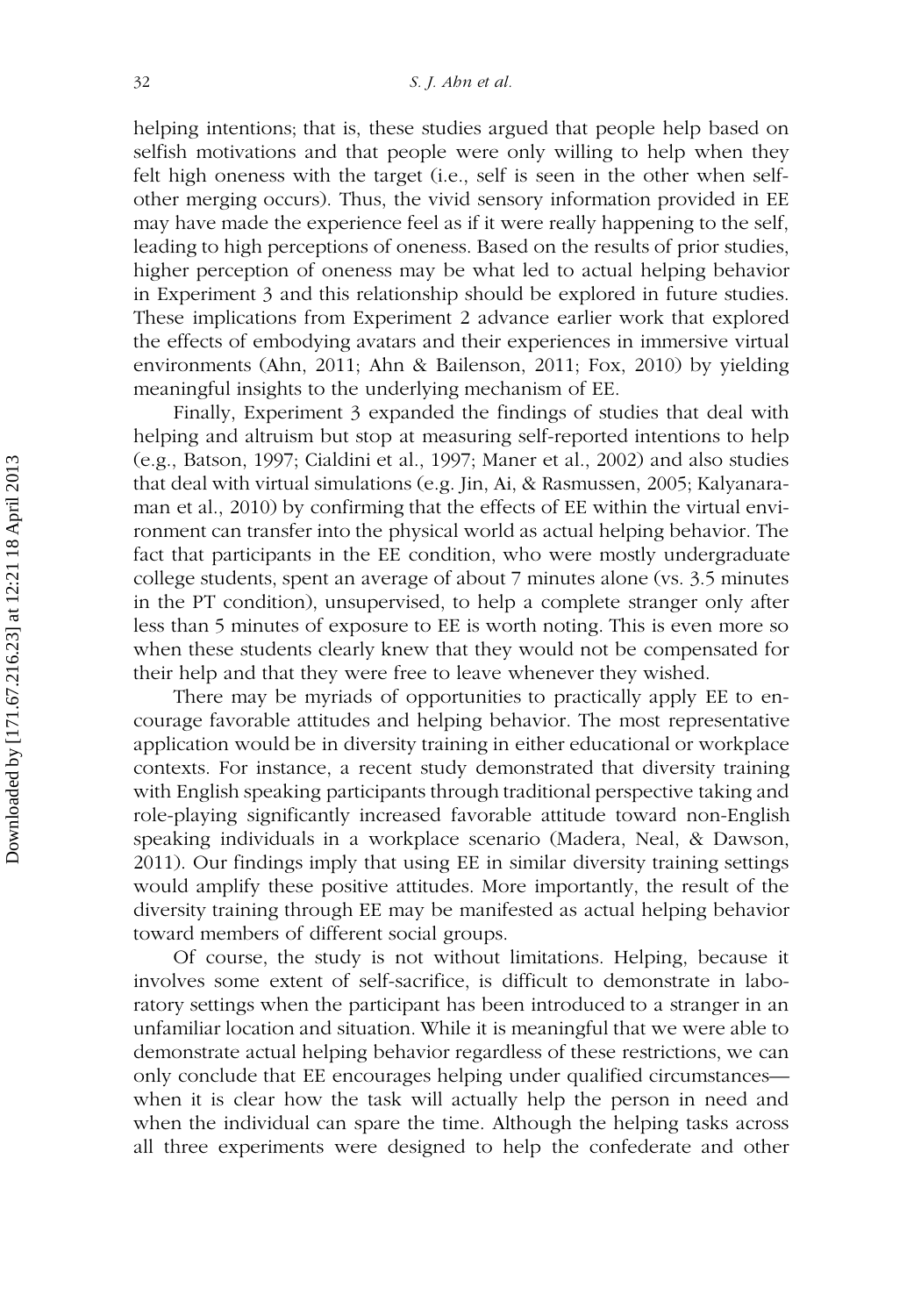individuals sharing the same disability, the main difference in the helping tasks incorporated in the current experiments seems to be the degree of feasibility. The task in Experiment 1 claiming to help the confederate to learn how to differentiate colors may have seemed highly unfeasible whereas the task in Experiments 2 and 3 claiming to help the colorblind population by creating more accessible Web sites may have seemed more feasible. Indeed, earlier research showed that the confidence that the help-giver had with regard to successfully helping the individual in need moderated the amount of effort invested in helping (Oettingen, Stephens, Mayer, & Brinkmann, 2010). In Experiment 1, participants with lower IRI that were in the PT condition experienced less self-other merging and likely had greater unrealistic confidence of helping the confederate compared to participants who experienced greater self-other merging. This unrealistic confidence, in turn, may have elicited more helping and remains an interesting question for future research.

Also, the role of IRI as a moderator remains inconclusive. Although the effect of EE on people's attitude toward people with colorblindness seems to linger for up to 24 hours, the inconsistency in the moderating role of IRI makes it difficult to draw solid conclusions. Because the attitude measure was administered 24 hours following the experiment, there was little control over the participants during that time and situational variances that may have confound the results. Nevertheless, the fact that the effect of a few minutes of EE on attitudes toward individuals with disabilities was sustained for up to 24 hours is encouraging and merits further research.

Another limitation is the large standard deviations in the helping measure in Experiment 3. Because the measure of helping behavior is a ratio level of measurement with potentially large variability in the scale (i.e., participants could spend no time or as much time as they wanted to), the large standard deviation is almost inevitable. Despite the relatively small effect size in terms of  $R<sup>2</sup>$  change, no other study to the best of our knowledge has attempted to measure helping behavior in terms of actual time and effort spent. Considering the various factors that may have hindered helping behavior, such as the undergraduate population, a target who is a complete stranger, and no compensation for helping, our findings are meaningful in that we saw preliminary success in using EE to encourage actual helping behavior in the physical world, quantifiable in terms of the time and effort invested.

## Conclusion and Future Directions

Based on these limitations, future studies should pay attention to both dispositional (e.g., IRI) and situational (e.g., EE or PT) variables and how they encourage interpersonal understanding and helping behavior. As the current experiments have provided a starting point for investigating the process of EE, future studies should probe boundary conditions from both the technical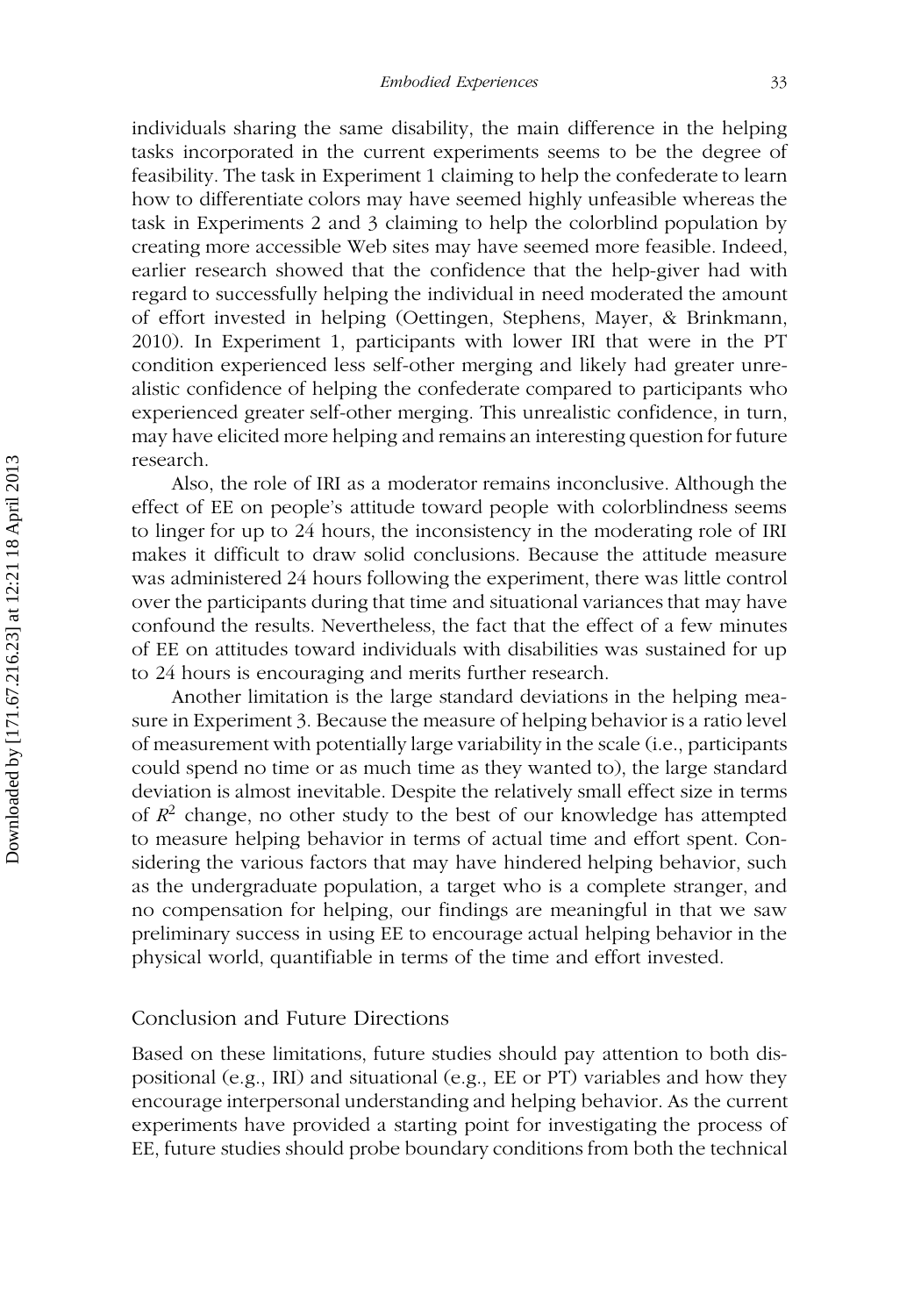aspect—amount of sensory information and its relationship to presence and oneness—as well as the situational aspect—whether some contexts induce more understanding and helping behavior than others.

With the advent of consumer technologies such as the Microsoft Kinect and Nintendo Wii, virtual environments of varying levels of immersiveness have become increasingly accessible. This means that people are able to enjoy the benefits of EE in their own livings rooms. Furthermore, technological advances in these consumer technologies are rapidly eliminating the need for relatively clunky devices such as the HMD and haptic device used for the current experiments, replacing them with motion sensing technology that allows users to control mediated contents with naturalistic gestures. This is meaningful as users are now able to enjoy virtual experiences without having to rely on costly equipment that restrict natural movement. The increased accessibility of hardware also implies an increase in accessibility of software, meaning that the content of EE may be tailored to the individual user.

In sum, the collection of three experiments compared EE against PT and investigated underlying mechanisms. More importantly, the current study makes a meaningful contribution as one of the few studies to demonstrate the increase of actual helping behavior through the use of IVET. With EE, the user is able to vividly, accurately, and realistically experience the sensations of another person and feel as if they have merged with that person. This sense of self-other merging in the virtual environment transfers to the physical world and translates into actual helping behavior, even when the other person is a complete stranger. In the words of a participant, ''I did not realize how difficult it could be to do such an easy task [match colors].'' These experiments demonstrate that too often, this realization seems to come only when you can see for yourself.

## **NOTES**

- 1. Based on the participants' responses describing their thoughts on the EE or PT treatments, two coders were trained to code the thoughts for suspicion regarding the cover story (Cohen's  $\kappa = .74$ ). Four participants demonstrated extremely high suspicion (e.g., "Is this person just another student looking at the 'colorblind' version of the board,'' ''He's not really colorblind.''). Data from these participants were removed from the final dataset.
- 2. Two of the male participants were much older than the student population—50 and 69 years old—but statistical analyses did not change after excluding them. Consequently. they were kept in the final dataset.
- 3. Chronologically, Experiment 3 was run before Experiment 2, but they are presented in reverse order in this article to enhance the comprehensibility and logic behind the experiments.
- 4. Sex of the participants was also tested as a moderator in an analysis of variance (ANOVA) to explore the effect of interactions between sex and experimental conditions on oneness, helping time, helping word, and attitude. None of the tests yielded significant results for the interaction and consequently, were not reported.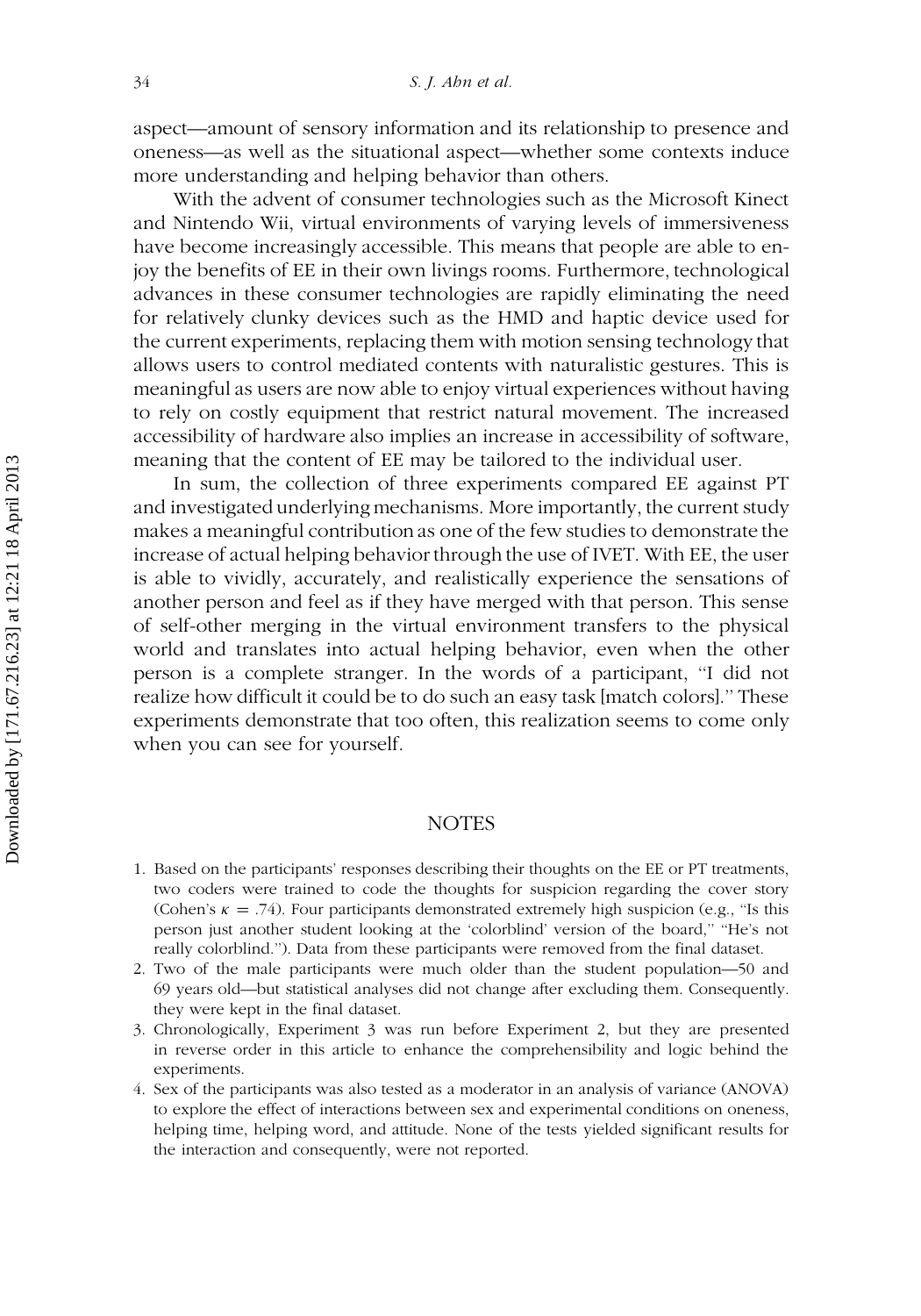#### **REFERENCES**

- Ahn, S. J. (2011). Embodied experiences in immersive virtual environments: Effects on pro-environmental attitude and behavior (Doctoral dissertation). Stanford University, Stanford, CA.
- Ahn, S. J., & Bailenson, J. (2011). Self-endorsing versus other-endorsing in virtual environments: The effect on brand attitude and purchase intention. Journal of Advertising, 40, 93–106. doi:10.2753/JOA0091-3367400207
- Aiken, L. S., & West, S. G. (1991). Multiple regression: Testing and interpreting interactions. Newbury Park, CA: Sage.
- Aron, A., Aron, E., & Smollan, D. (1992). Inclusion of the other in the self scale and the structure of interpersonal closeness. Journal of Personality and Social Psychology, 63, 596–612. doi:10.1037/0022-3514.63.4.596
- Bailenson, J. N., & Yee, N. (2007). Virtual interpersonal touch: Haptic interaction and copresence in collaborative virtual environments. International Journal of Multimedia Tools and Applications, 37, 5–14. doi:10.1007/s11042-007-0171-2
- Baron, R. M., & Kenny, D. A. (1986). The moderator-mediator variable distinction in social psychological research: Conceptual, strategic, and statistical considerations. Journal of Personality and Social Psychology, 51, 1173–1182. doi:10.1037// 0022-3514.51.6.1173
- Barsalou, L. W. (2009). Simulation, situated conceptualization, and prediction. Philosophical Transactions of the Royal Society B, 364, 1281-1289. doi:10.1098/rstb. 2008.0319.
- Batson, C. D. (1991). The altruism question: Toward a social-psychological answer. Hillsdale, NJ: Erlbaum.
- Batson, C. D., Polycarpou, M. P., Harmon-Jones, E., Imhoff, H. J., Mitchener, E. C., Bednar, L. L., et al. (1997). Empathy and attitudes: Can feeling for a member of a stigmatized group improve feelings toward that group? Journal of Personality and Social Psychology, 72, 105–118. doi:10.1037/0022-3514.72.1.105
- Batson, C. D., Sympson, S., Hindman, J., Decruz, P., Todd, R., Weeks, J., et al. (1996). "I've been there, too": Effect on empathy of prior experience with a need. Personality and Social Psychology Bulletin, 22, 474–882. doi:10.1177/01461672 96225005.
- Biocca, F. (1997). The cyborg's dilemma: Progressive embodiment in virtual environments. Journal of Computer Mediated-Communication, 3(2). Retrieved from http://www.ascusc.org/jcmc/vol3/issue2/biocca2.html. doi:10.1111/j.1083-6101. 1997.tb00070.x
- Blascovich, J., Loomis, J., Beall, A. C., Swinth, K., Hoyt, C., & Bailenson, J. N. (2002). Immersive virtual environment technology as a methodological tool for social psychology. Psychological Inquiry, 13, 103–124. doi:10.1207/S15327965PLI 1302\_01
- Cialdini, R. B., Brown, S. L., Lewis, B. P., Luce, C. L., & Neuberg, S. L. (1997). Reinterpreting the empathy-altruism relationship: When one into one equals oneness. Journal of Personality and Social Psychology, 73, 481–494. doi:10.1037//0022- 3514.73.3.481
- Darley, J. M., & Batson, C. D. (1973). "From Jerusalem to Jericho:" A study of situational and dispositional variables in helping behavior. Journal of Personality and Social Psychology, 27, 100–108. doi:10.1037/h0034449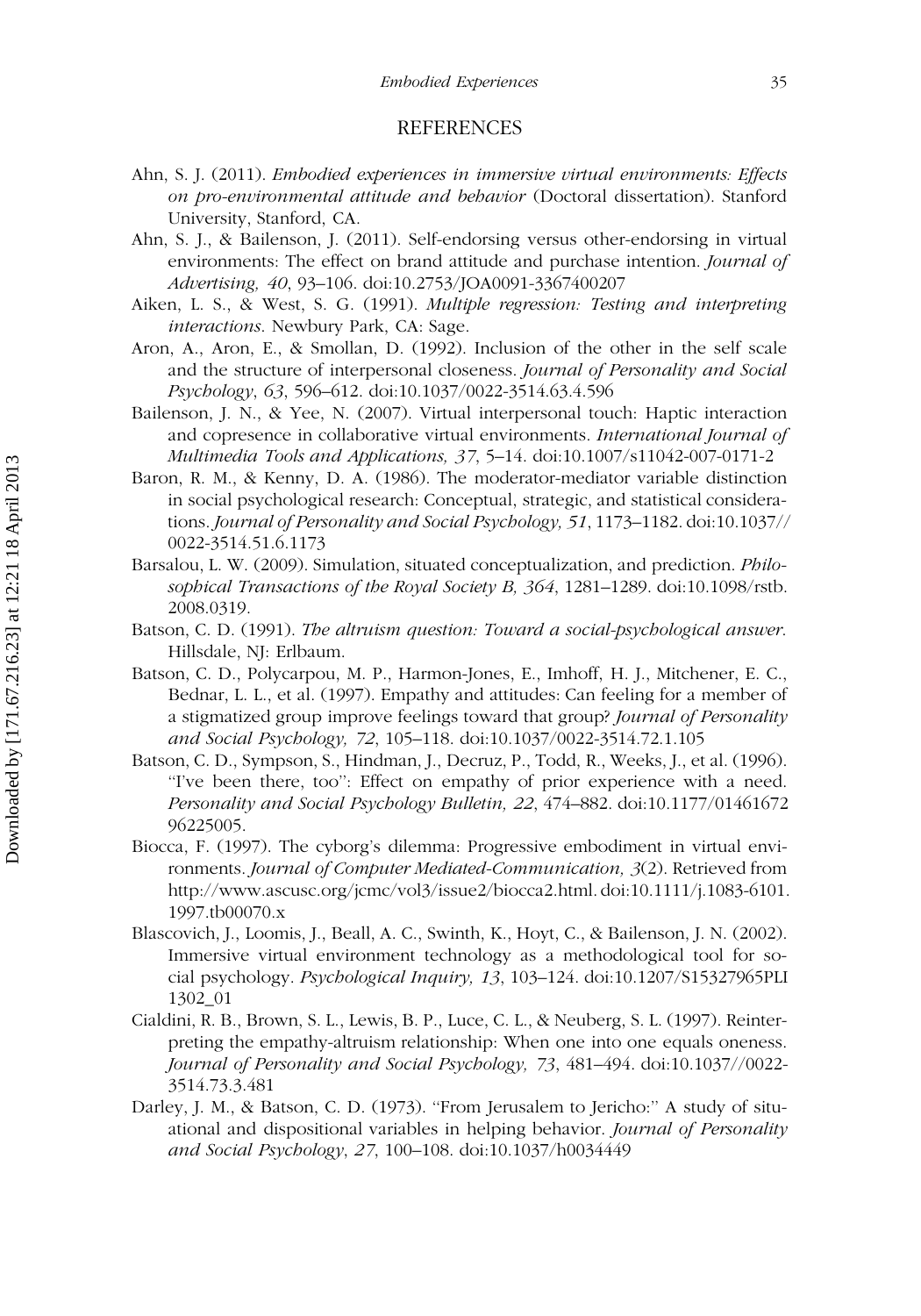- Davis, M. H. (1980). A multidimensional approach to individual differences in empathy. JSAS Catalog of Selected Documents in Psychology, 10, 85. doi:10.1037// 0022-3514.44.1.113
- Davis, M. H., Conklin, L., Smith, A., & Luce, C. (1996). Effect of perspective taking on the cognitive representation of persons: A merging of self and other. Journal of Personality and Social Psychology, 70, 713–726. doi:10.1037//0022- 3514.70.4.713
- Davis, M. H., & Kraus, L. A. (1997). Personality and empathic accuracy. In W. J. Ickes (Ed.), *Empathic Accuracy* (pp. 144–168), New York, NY: Guilford Press.
- Davis, M. H., Luce, C., & Kraus, S. J. (1994). The heritability of characteristics associated with dispositional empathy. Journal of Personality, 62, 369–391. doi:10.1111/j.1467-6494.1994.tb00302.x
- de Waal, F. B. M. (2008). Putting the altruism back into altruism: The evolution of empathy. Annual Review of Psychology, 59, 279–300. doi:10.1146/annurev.psych. 59.103006.093625.
- Fox, J. (2010). The use of virtual self models to promote self-efficacy and physical activity performance (Doctoral dissertation). Stanford University, Stanford, CA.
- Fox, J., Bailenson, J. N., & Binney, J. (2009). Virtual experiences, physical behaviors: The effect of presence on imitation of an eating avatar. PRESENCE: Teleoperators & Virtual Environments, 18, 294–303.
- Fussell, S. R., & Krauss, R. M. (1989). The effects of intended audience on message production and comprehension: Reference in a common ground framework. Journal of Experimental Social Psychology, 25, 203–219. doi:10.1016/0022-1031 (89)90019-X
- Galinsky, A. D., & Moskowitz, G. B. (2000). Perspective taking: Decreasing stereotype expression, stereotype accessibility and in-group favoritism. Journal of Personality and Social Psychology, 78, 708–724. doi:10.1037//0022-3514.78.4.708
- Galinsky, A. D., Wang, C. S., & Ku, G. (2005, June 12–15). The defecting perspectivetaker: The impact of stereotypes and perspective taking in a prisoner's dilemma. Proceedings of the IACM 18th Annual Conference, Seville, Spain.
- Gehlbach, H. (2004). A new perspective on perspective taking: A multidimensional approach to conceptualizing an aptitude. Educational Psychology Review, 16, 207–234. doi:10.1023/B:EDPR.0000034021.12899.11
- Gehlbach, H., Brinkworth, M., & Wang, M. (2012). The social perspective taking process: What motivates individuals to take another's perspective? Teachers College Record, 114, 197–225.
- Goldstein, N. J., & Cialdini, R. B. (2007). The spyglass self: A model of vicarious self-perception. Journal of Personality and Social Psychology, 92, 402-417. doi:10.1037/0022-3514.92.3.402
- Golin, S. (Producer), & Jonze, S. (Director). (1999). Being John Malkovich [Motion picture]. United States: Propaganda Films.
- Green, M. C. (2004). Transportation into narrative worlds: The role of prior knowledge and perceived realism. Discourse Processes, 38, 247–266. doi:10.1207/s15 326950dp3802\_5
- Green, M. C., Brock, T. C., & Kaufman, G. F. (2004). Understanding media enjoyment: The role of transportation in to narrative worlds. Communication Theory, 14, 311–327. doi:10.1093/ct/14.4.311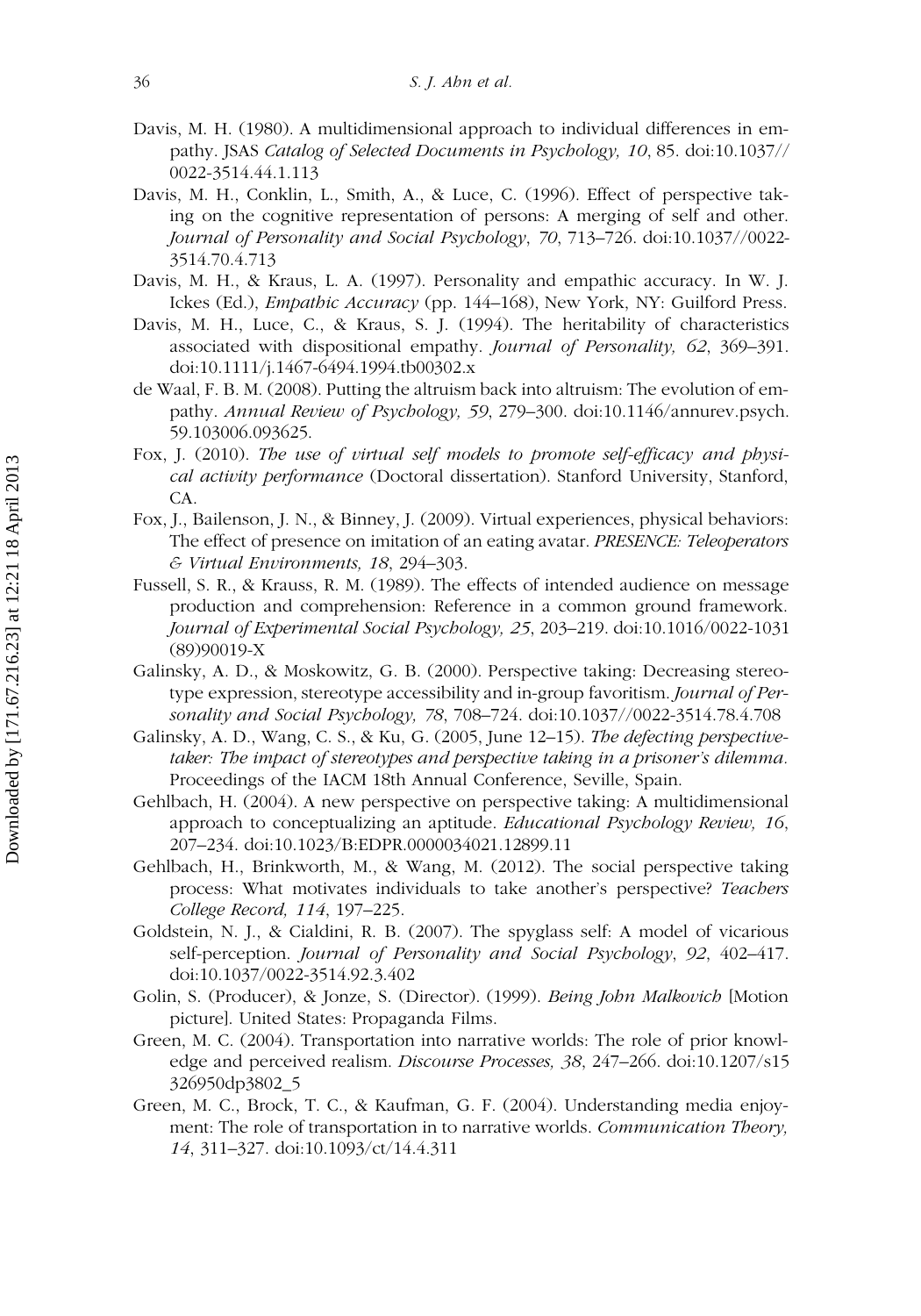- Hodges, S. D., & Klein, K. (2001). Regulating the costs of empathy: The price of being human. Journal of Socio-Economics, 30, 437–452. doi:10.1016/S1053- 5357(01)00112-3
- Hoffman, M. (1982). Development of prosocial motivation: Empathy and guilt. In N. Eisenberg (Ed.), The development of prosocial behavior (pp. 281–313). New York, NY: Academic Press.
- Jin, B., Ai, Z., & Rasmussen, M. (2005, September 1–4). Simulation of eye disease in virtual reality. In Proceedings of the 2005 IEEE Engineering in Medicine and Biology 27th Annual Conference, Shanghai, China.
- Kalyanaraman, S., Penn, D. L., Ivory, J. D., & Judge, A. (2010). The virtual doppelganger: Effects of a virtual reality simulator on perceptions of schizophrenia. Journal of Nervous and Mental Disease, 198, 437–443.
- Krauss, R. M., & Fussell, S. R. (1991). Perspective-taking in communication: Representations of others' knowledge in reference. Social Cognition, 9, 2–24. doi:10.1521/ soco.1991.9.1.2.
- Loomis, J. M. (1992). Distal attribution and presence. PRESENCE: Teleoperators and Virtual Environments, 1, 113–119. doi:10.1117/12.136005
- Madera, J. M., Neal, J. A., & Dawson, M. (2011). A strategy for diversity training: Focusing on empathy in the workplace. Journal of Hospitality & Tourism Research, 35, 469–487. doi:10.1177/1096348010382240
- Maner, J. K., Luce, C. L., Neuberg, S. L., Cialdini, R. B., Brown, S., & Sagarin, B. J. (2002). The effects of perspective taking on motivations for helping: Still no evidence for altruism. Personality and Social Psychology Bulletin, 28, 1601– 1610. doi:10.1177/014616702237586
- Matthews, K. A., Batson, C. D., Horn, J., & Rosenman, R. H. (1981). ''Principles in his nature which interest him in the fortune of others ..." The heritability of empathic concern of others. Journal of Personality, 49, 237-247. doi:10.1111/j.1467-6494.1981.tb00933.x
- Nowak, K. L., & Biocca, F. (2003). The effect of agency and anthropomorphism on users' sense of telepresence, copresence, and social presence in virtual environments. Presence: Teleoperators and Virtual Environments, 12, 481–494. doi:10.1162/105474603322761289
- Oettingen, G., Stephens, E. J., Mayer, D., & Brinkmann, B. (2010). Mental contrasting and the self-regulation of helping relations. Social Cognition, 28, 490–508. doi:10.1521/soco.2010.28.4.490
- Rushton, J. P., Fulkner, D. W., Neale, M. C., Nias, D. K. B., & Eysenck, H. J. (1986). Altruism and aggression: The heritability of individual differences. Journal of Personality and Social Psychology, 50, 1192–1198. doi:10.1037//0022- 3514.50.6.1192
- Sas, C. (2004). Individual differences in virtual environments. In M. Bubak, G. Dick van Albada, P. Sloot, & J. Dongarra (Eds.), Computational science—ICCS 2004, Fourth International Conference, Proceedings, Part III. Lecture notes in computer science (vol. 3038, pp. 1017–1024). Berlin, Germany: Springer-Verlag.
- Sas, C., & O'Hare, G. M. P. (2003). Presence equation: An investigation into cognitive factors underlying presence. Presence: Teleoperators and Virtual Environments, 12, 523–537. doi:10.1162/105474603322761315
- Siegler, R. S. (1995). How does change occur: A microgenetic study of number conversation. Cognitive Psychology, 28, 225–273. doi:10.1006/cogp.1995.1006